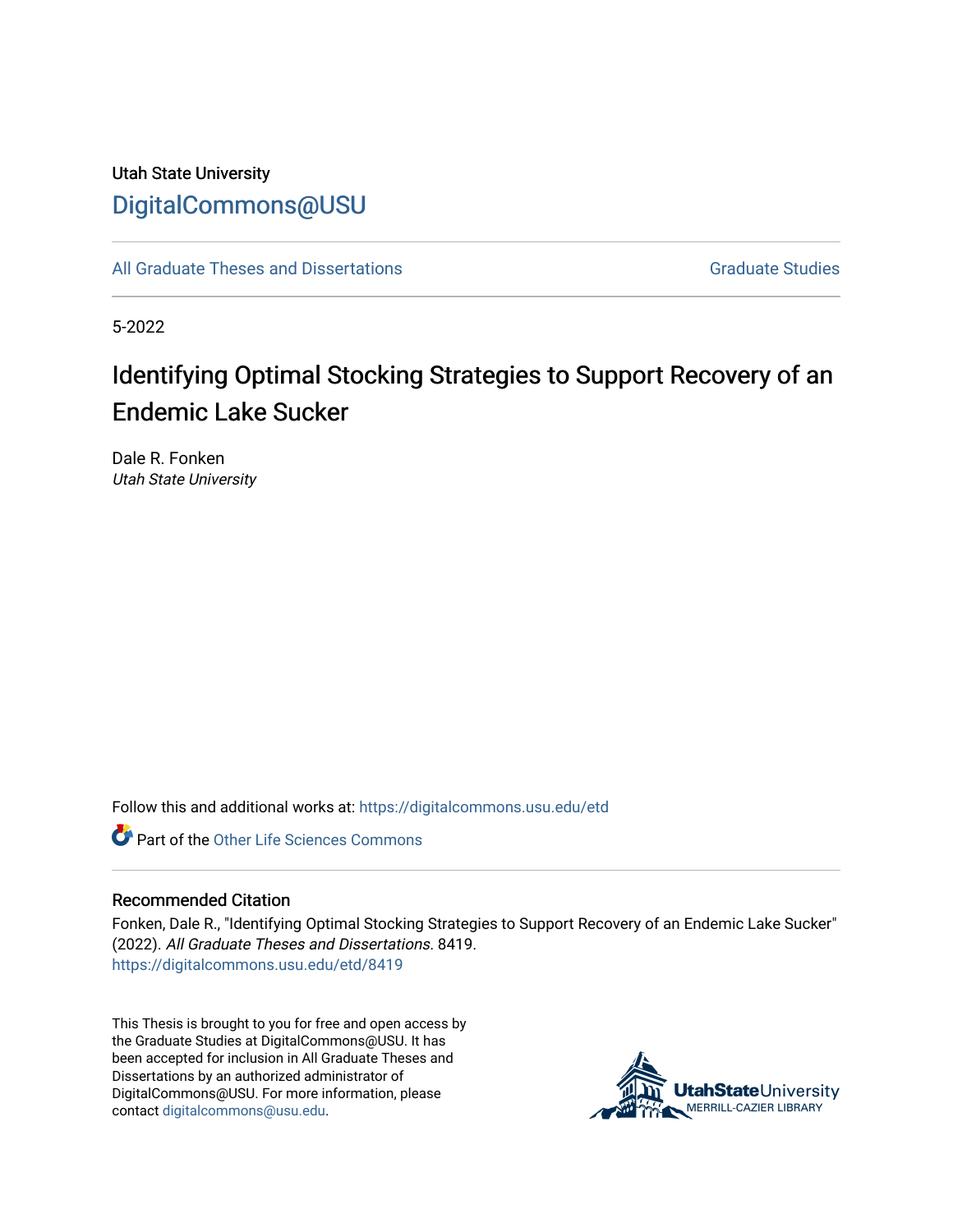## IDENTIFYING OPTIMAL STOCKING STRATEGIES TO SUPPORT RECOVERY

## OF AN ENDEMIC LAKE SUCKER

by

## Dale R. Fonken

## A thesis submitted in partial fulfillment of the requirements for the degree

of

## MASTER OF SCIENCE

in

Watershed Sciences

\_\_\_\_\_\_\_\_\_\_\_\_\_\_\_\_\_\_\_\_\_\_\_\_\_\_\_\_ \_\_\_\_\_\_\_\_\_\_\_\_\_\_\_\_\_\_\_\_\_\_\_\_\_\_\_\_

\_\_\_\_\_\_\_\_\_\_\_\_\_\_\_\_\_\_\_\_\_\_\_\_\_\_\_\_ \_\_\_\_\_\_\_\_\_\_\_\_\_\_\_\_\_\_\_\_\_\_\_\_\_\_\_\_

Approved:

Major Professor

Mary Conner, Ph.D.<br>
Major Professor<br>
Major Professor<br>
Major Professor

Committee Member **Interim Vice Provost** 

Soren Brothers, Ph.D. D. Richard Cutler, Ph.D. of Graduate Studies

> UTAH STATE UNIVERSITY Logan, UT

> > 2022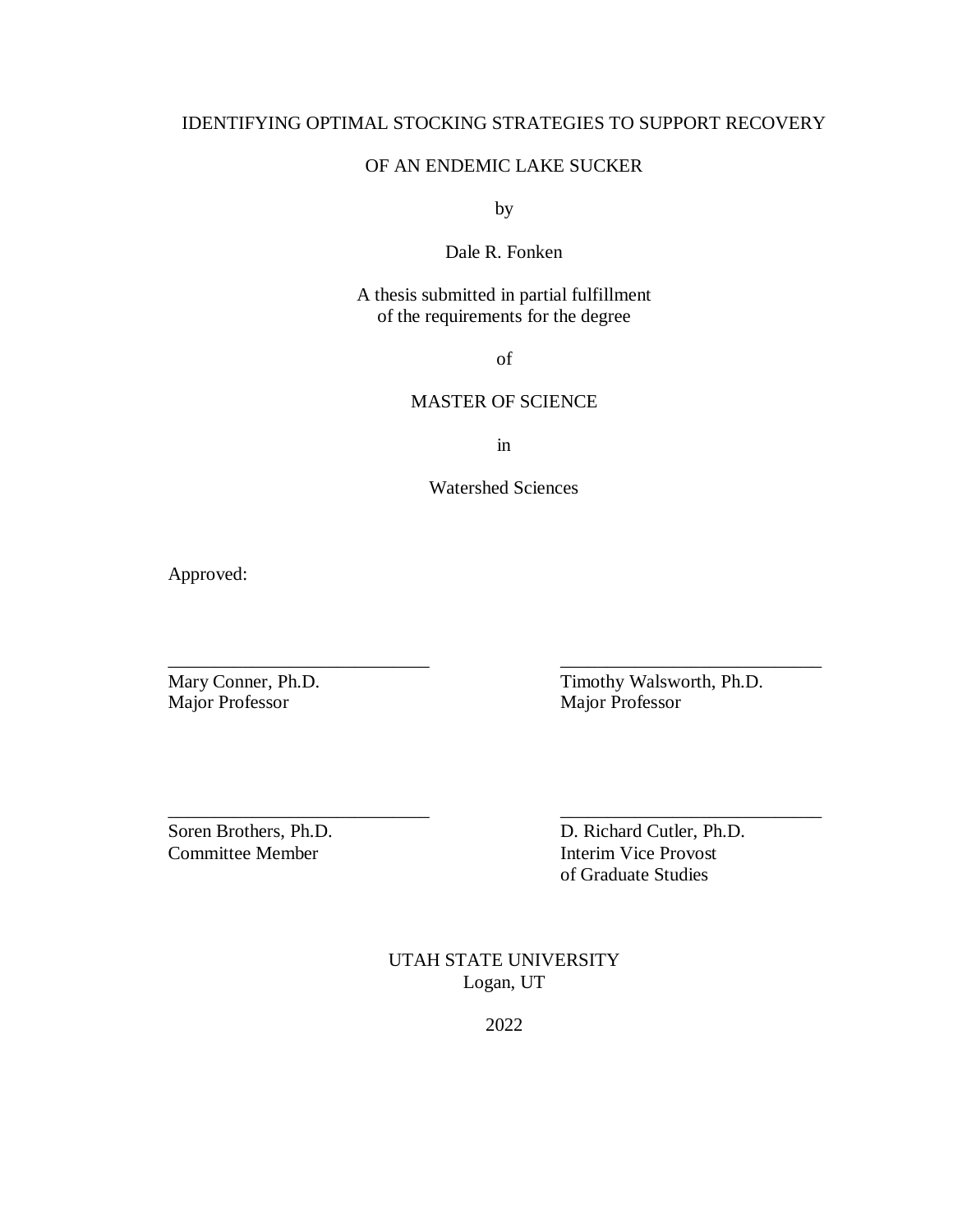Copyright **©** Dale Fonken 2022

All Rights Reserved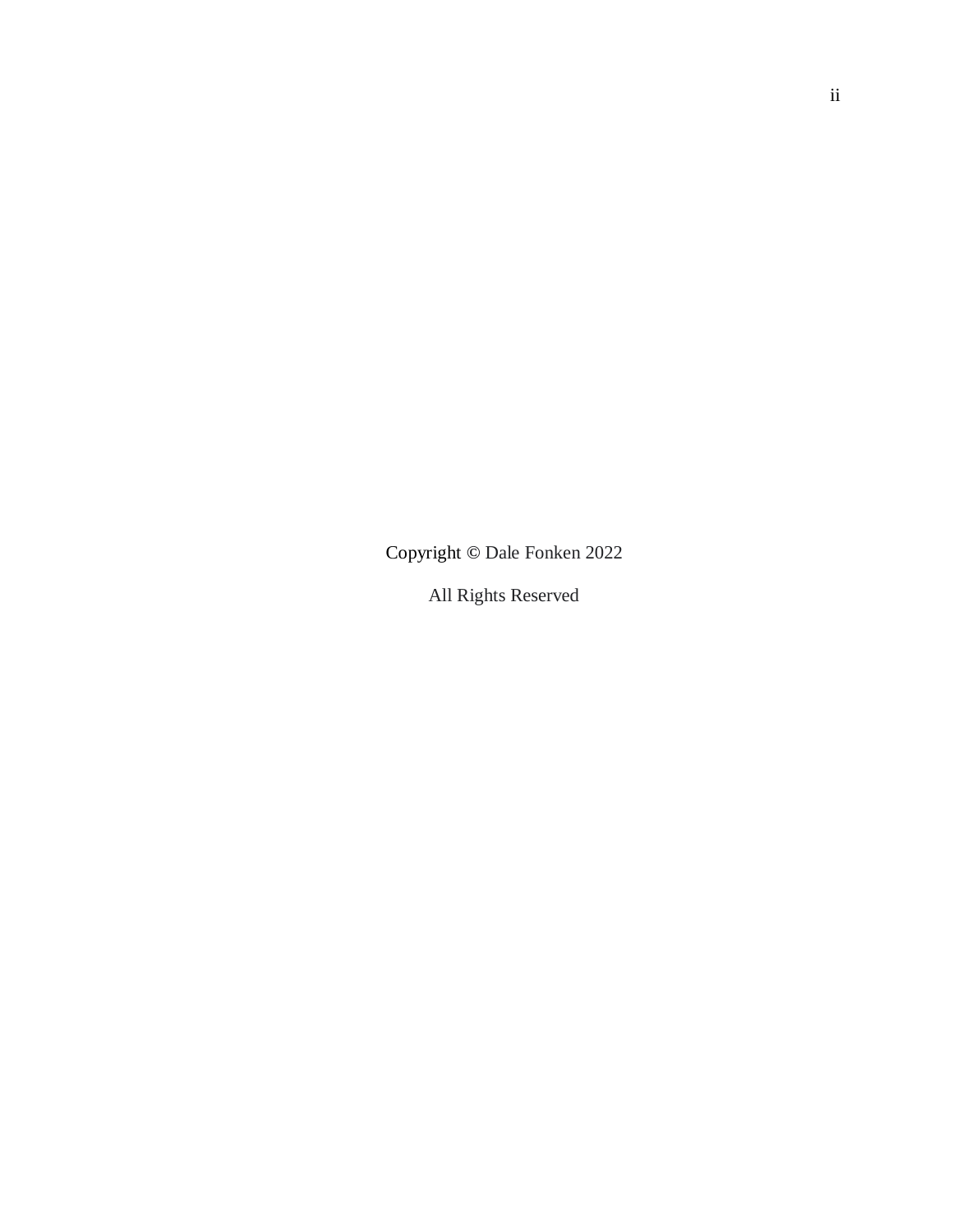#### ABSTRACT

# IDENTIFYING OPTIMAL STOCKING STRATEGIES TO SUPPORT RECOVERY OF AN ENDEMIC LAKE SUCKER

by

Dale R. Fonken

Utah State University, 2022

## Major Professors: Drs. Mary Conner and Timothy Walsworth Department: Watershed Sciences

Anthropogenic alterations to freshwater ecosystems have been associated with decreased biodiversity and extinction of native species, and endemic fishes are particularly vulnerable to extinction due to their limited native range. Native species recovery programs have employed a suite of methods to reduce extinction risk, but perhaps the most prominent is artificial propagation (i.e., stocking) to increase the abundance of spawning adults, as natural recruitment is often limited for imperiled populations. Thus, identifying stocking strategies that most effectively augment adult abundance is a critical aspect of successful adaptive management. The threatened June sucker (*Chasmistes liorus*), endemic to Utah Lake, Utah, USA, is emblematic of many endemic fish species in degraded ecosystems. Over 800,000 June suckers have been stocked from various hatcheries, grow-out-ponds, and refuge populations since artificial propagation began in the mid-1990s. In addition to source variability, fish have been stocked at differing sizes and seasons, raising questions of efficacy among stocking methods. Here, I evaluated post-stocking survival of June suckers using a Cormack-Jolly-Seber model with three covariates: stocking origin, stocking size, and stocking season.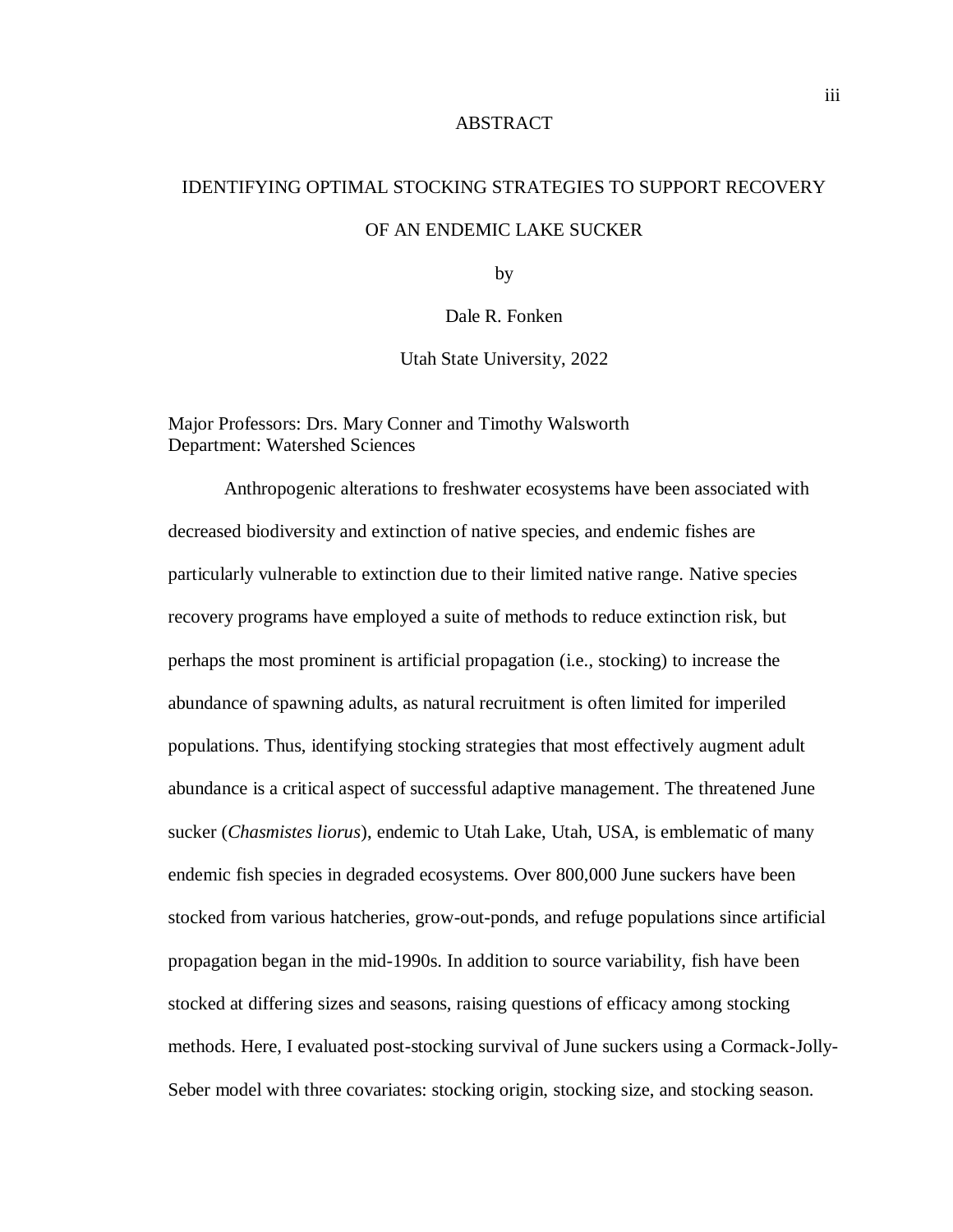Survival was positively correlated with stocking size, with a possible size-selective predation threshold occurring around 300mm, and survival of spring-stocked fish appeared to be higher than summer or fall cohorts regardless of origin. Additionally, as the goal of stocking programs is not simply to increase survival, but to maximize spawning adults while minimizing costs, I analyzed costs and benefits of different stocking strategies. In doing so, I identified that stocking larger individuals produces more adult spawners than stocking smaller individuals at the same operational cost. By identifying biotic and abiotic variables which affect survival, along with costs, I highlight operational changes that can help maximize efficacy of hatchery programs, a critical component of native fish recovery programs throughout the intermountain west.

(42 pages)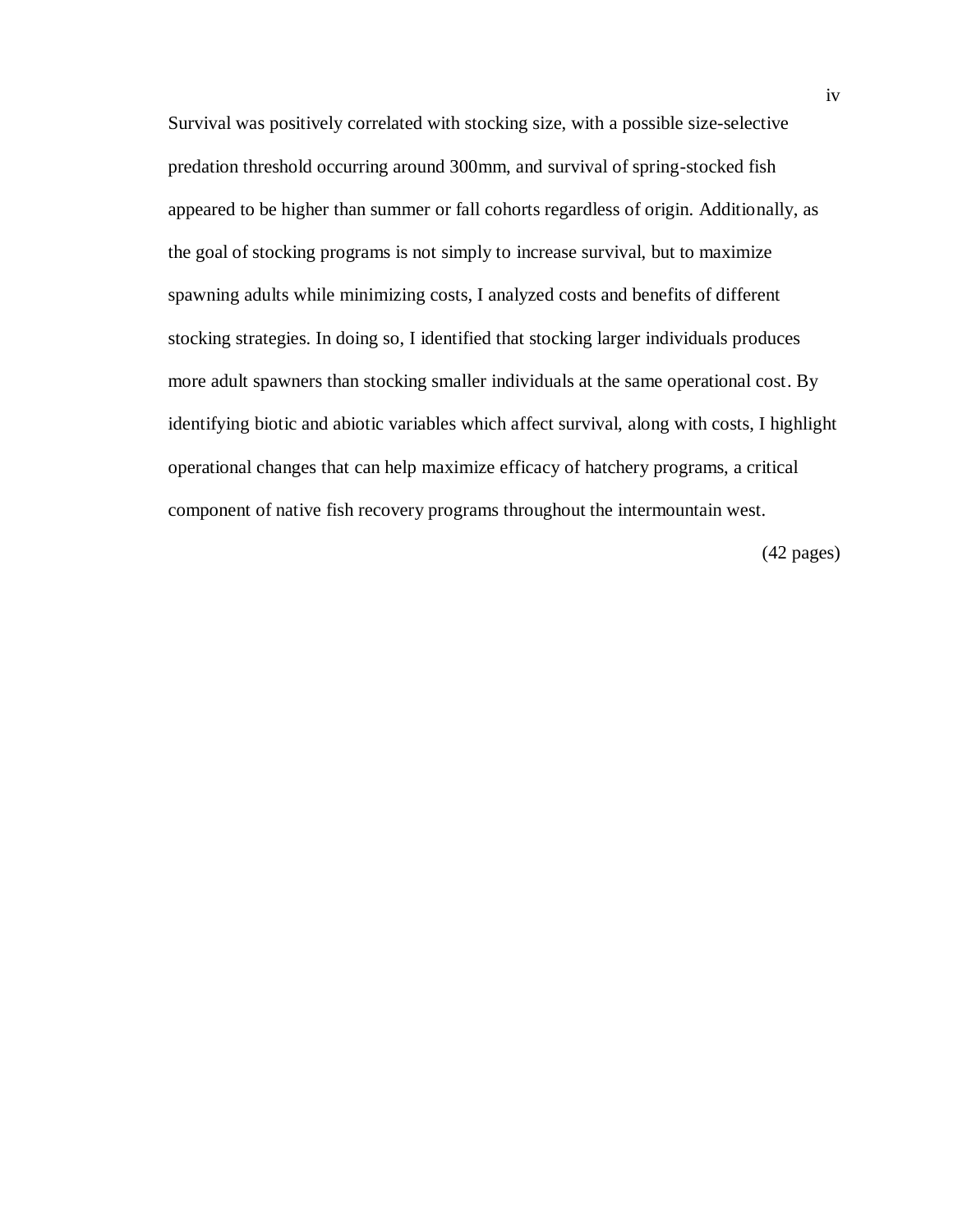### PUBLIC ABSTRACT

## IDENTIFYING OPTIMAL STOCKING STRATEGIES TO SUPPORT RECOVERY OF AN ENDEMIC LAKE SUCKER

#### Dale R. Fonken

Endemic fishes in the intermountain west experienced significant population declines in the 20th century due to a variety of disturbances, including habitat fragmentation, water development, and the introduction of non-native, predatory fish species. The combination of habitat degradation with increased predation risk can severely limit natural recruitment for native fish species, and in response, fisheries managers have employed a variety of recovery strategies to prevent extinction. Among the most prominent strategies is artificial propagation and subsequent release of individuals into the natural environment (i.e., stocking). Artificial propagation is an expensive endeavor, and when not coupled with a research component, can lead to poor post-stocking survival and inefficient use of limited recovery resources. The June sucker, an imperiled species endemic to Utah Lake, UT, has been supplemented through artificial propagation since the 1990s. Approximately 800,000 June suckers have been stocked from multiple sources at varying sizes and across different seasons. Here, I analyzed the effects of stocking origin, size, and season on post-stocking survival for June suckers. Additionally, because the goal of hatchery programs is to maximize efficiency, I examined costs and benefits of stocking different sizes of fish. In doing so, I highlight operational changes that will more effectively augment adult abundance, which in turn will reduce extinction risk for the June sucker and other imperiled fish species in the intermountain west.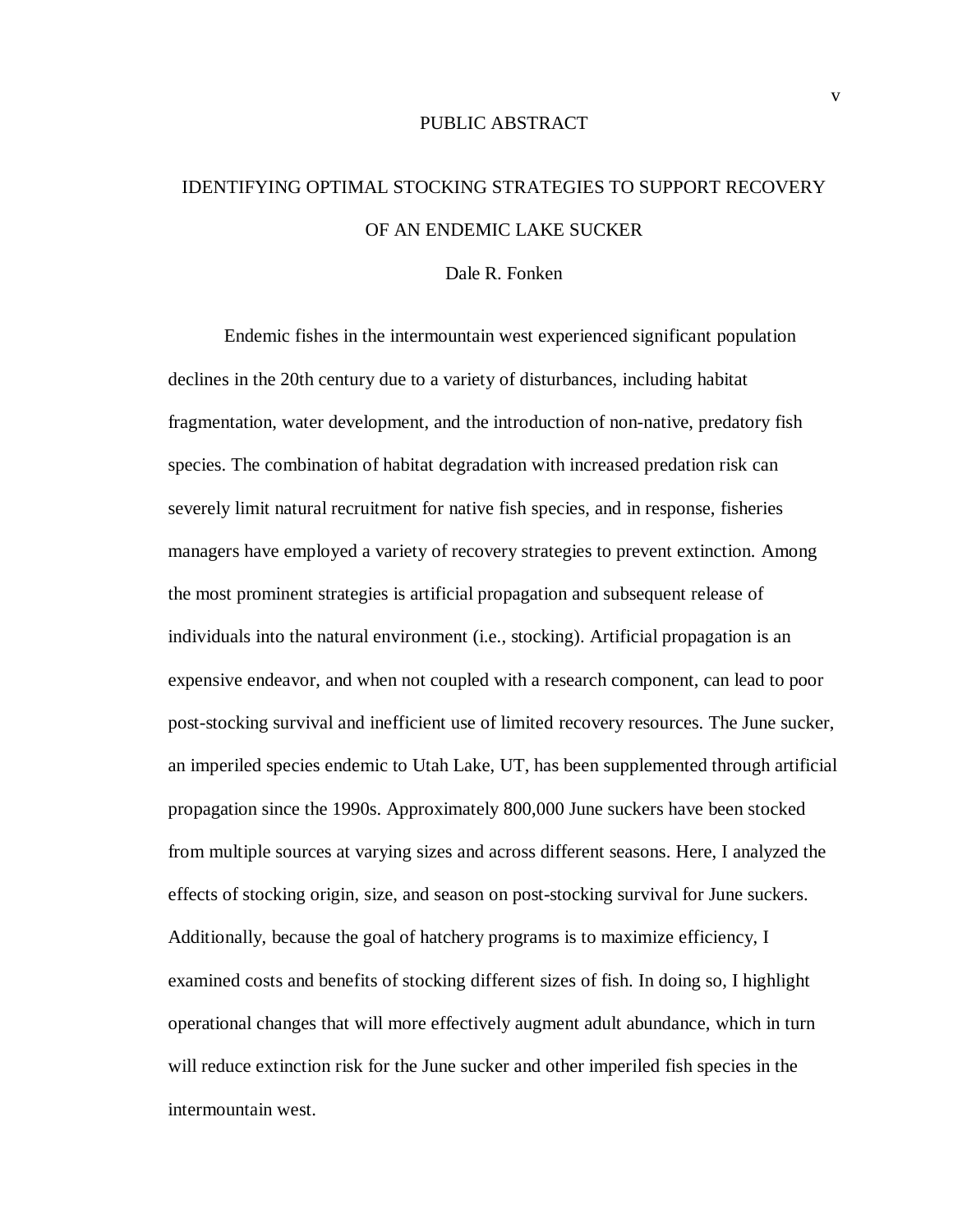#### ACKNOWLEDGMENTS

This study was funded by the June Sucker Recovery Implementation Program (JSRIP), an interdisciplinary group consisting of biologists and managers from the U.S Fish and Wildlife Service, U.S Bureau of Reclamation, Central Utah Watershed Conservancy District, Utah Reclamation and Mitigation Commission, Utah State University, and the Utah Division of Wildlife Resources. Thank you to the JSRIP for all of your support. I would also like to thank my advisors, Mary Conner and Timothy Walsworth, for taking me on as a grad student and supporting me throughout this project, and my committee members, Soren Brothers and Paul Thompson, for their support and feedback throughout the process. Additionally, I would like to thank my supervisor with the Utah Division of Wildlife Resources, Keith Lawrence, for supporting my pursuit of a MS degree and taking on many of my job duties. Countless individuals with the UDWR assisted with field work and data management, including my wonderful technicians Sean Evans, Sierra Bailey, Aidan Hueton, and Sarah Webster. I could not have completed this project without everyone involved.

### Dale R. Fonken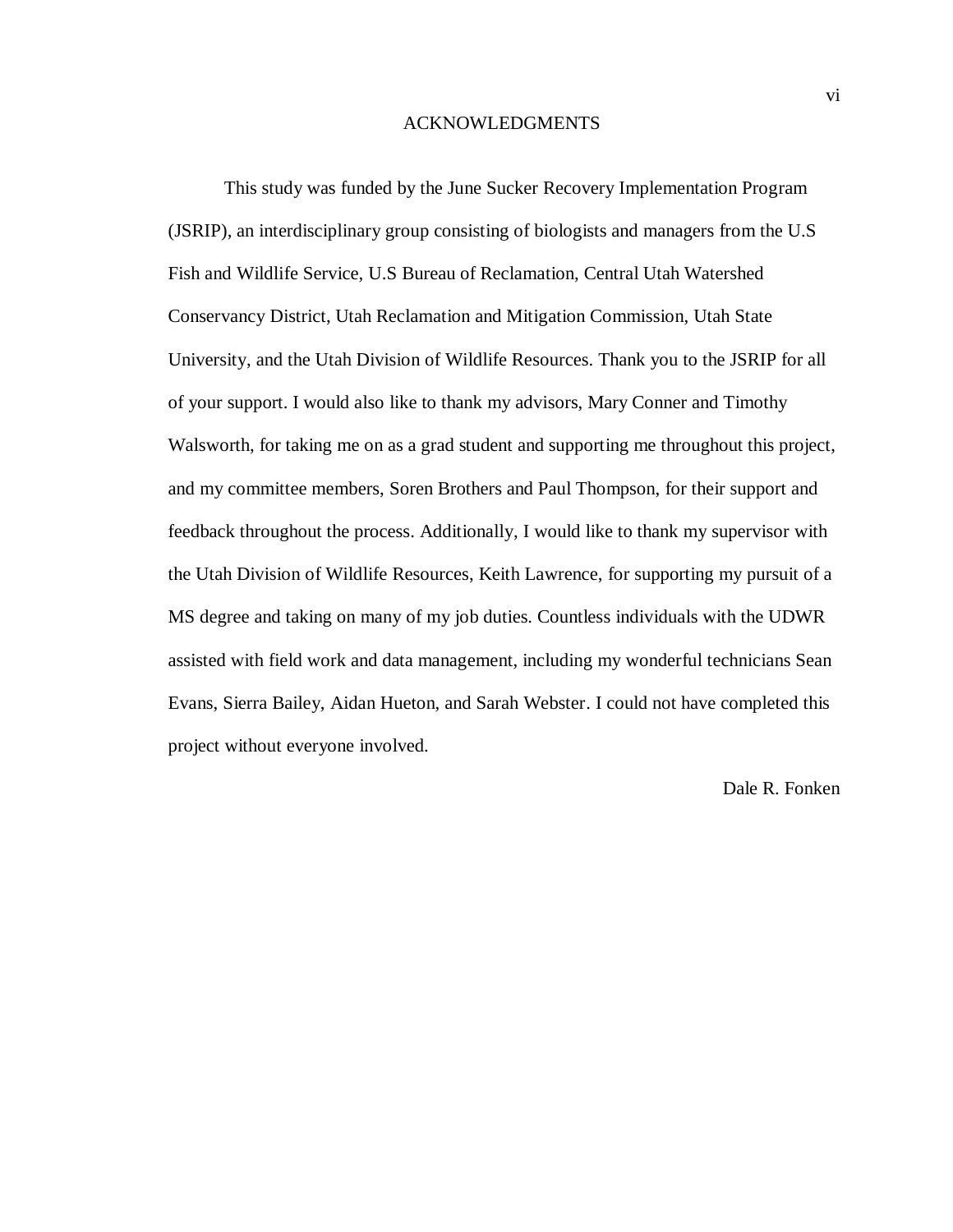## **CONTENTS**

| ×<br>۰. |
|---------|
|---------|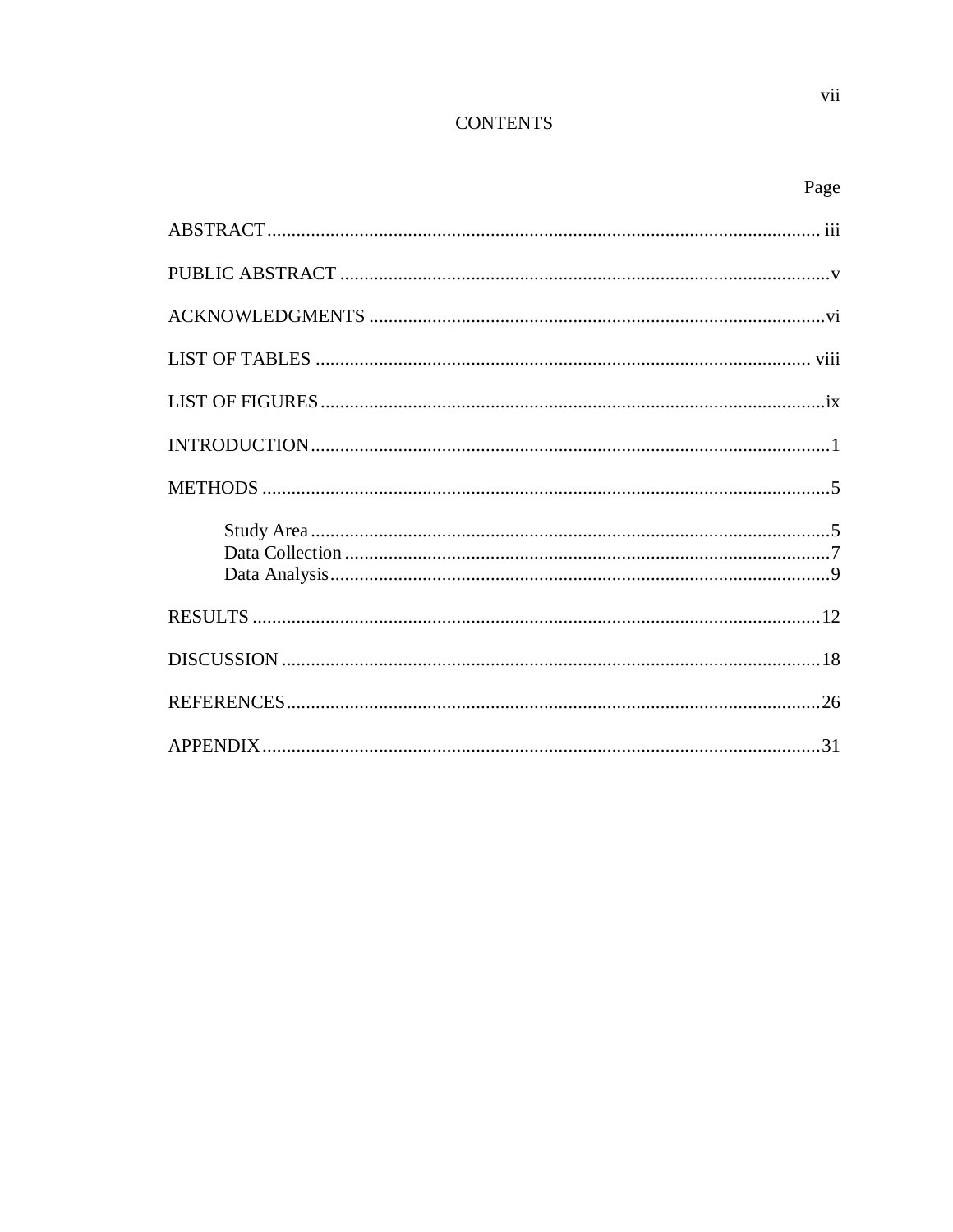## LIST OF TABLES

| Table |                                                                         | Page |
|-------|-------------------------------------------------------------------------|------|
|       |                                                                         |      |
| 2.    |                                                                         |      |
| A1.   | Full model set for estimation of survival and detections probability of |      |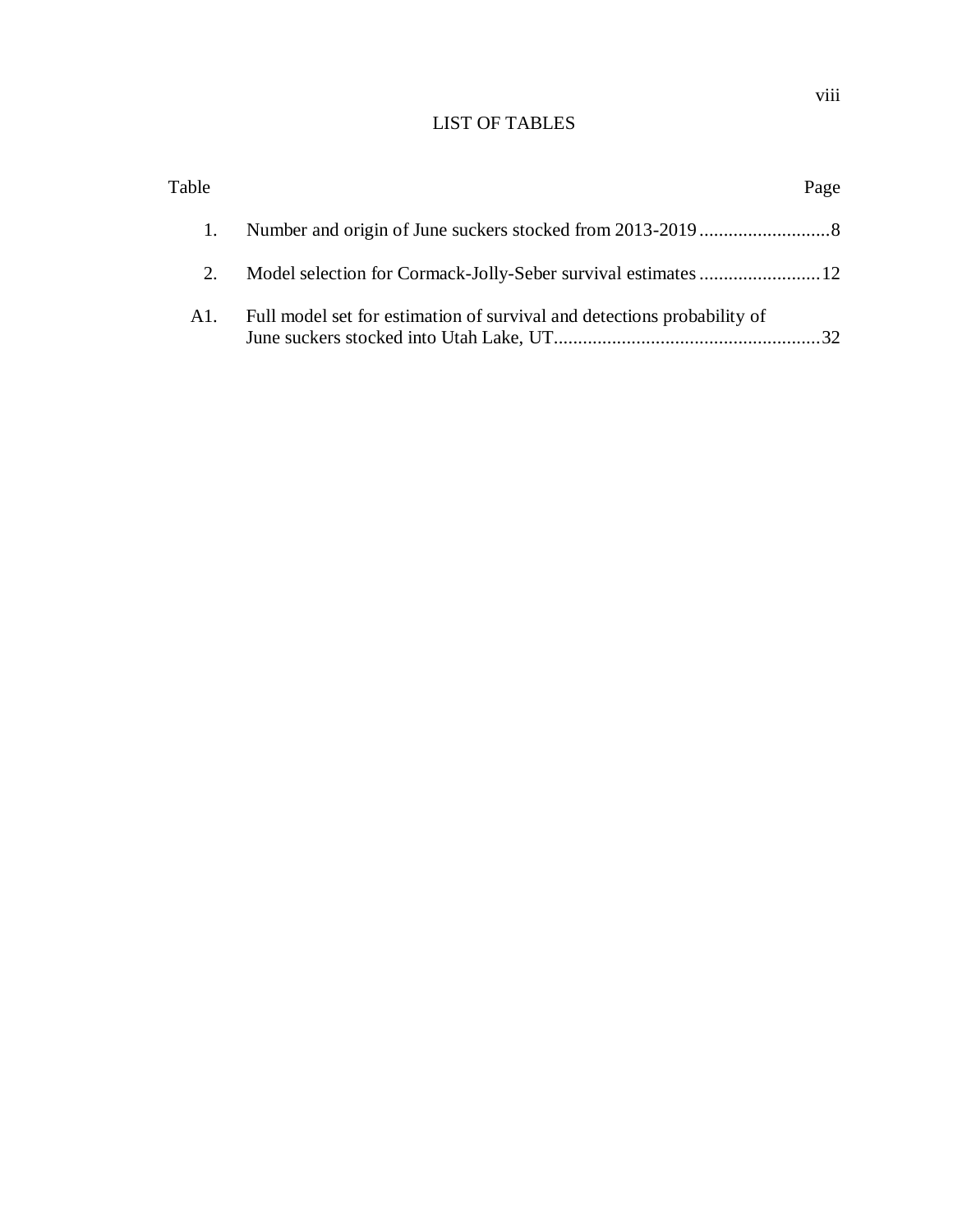## LIST OF FIGURES

| Figure |                                                                              | Page |
|--------|------------------------------------------------------------------------------|------|
| 1.     |                                                                              |      |
| 2.     |                                                                              |      |
| 3.     | Parameter estimates for the effect of size and origin on apparent survival13 |      |
| 4.     | Cormack-Jolly-Seber survival estimates for stocked June suckers 14           |      |
| 5.     | Stocking sizes needed to achieve desired survival rates  16                  |      |
| 6.     |                                                                              |      |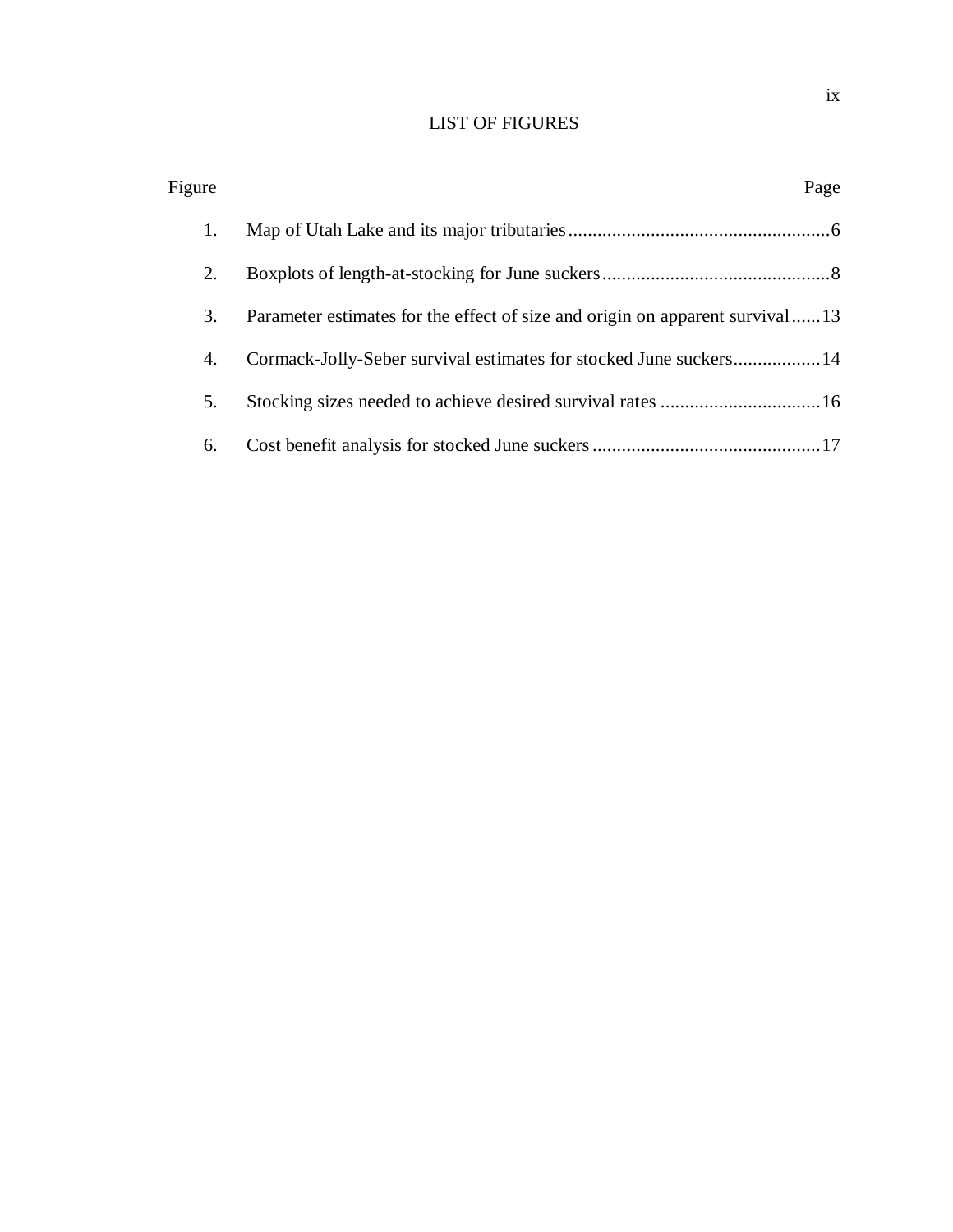#### INTRODUCTION

Freshwater ecosystems are hotbeds of biodiversity, yet are becoming increasingly imperiled due to anthropogenic disturbances, as overexploitation, pollution, flow modification, habitat degradation, and introduction of exotic species all pose major threats to freshwater biodiversity (Dudgeon et al. 2006; Reid et al. 2019). Fifty-seven of North America's 1,200 known freshwater fish went extinct between 1989 and 2006, and 80 more extinctions are expected to occur by 2050 (Burkhead 2012). Several endemic fishes in the intermountain west are currently facing extinction, largely due to sizeselective predation of juveniles by an abundance of invasive fish species (Schooley and Marsh 2007; Tyus 2000). Propagating and rearing fish in an artificial environment, or refuge environments devoid of predators, can mitigate size-selective predation of juveniles, and is used as a management tool for many endangered fishes, including Razorback sucker (*Xyrauchen texanus*), Bonytail chub (*Gila elegens*), Colorado pikeminnow (*Ptychocheilus lucius*), and Rio Grande silvery minnow (*Hybognathus amarus* Hutson 2012; Nesler 2003). While generally a stopgap measure until threats driving population declines can be addressed, artificial propagation has likely prevented extinction of native fish species (Marsh et al. 2015). However, optimization of stocking programs is difficult, as many variables can affect post-stocking survival and funding is often limited (Cowx 1999). Artificial propagation requires significant financial investment, and if a robust research component is not included to guide stocking practices, survival of stocked fish can suffer, causing limited resources to be used inefficiently (Schooley and Marsh 2007; Steffensen et al. 2019).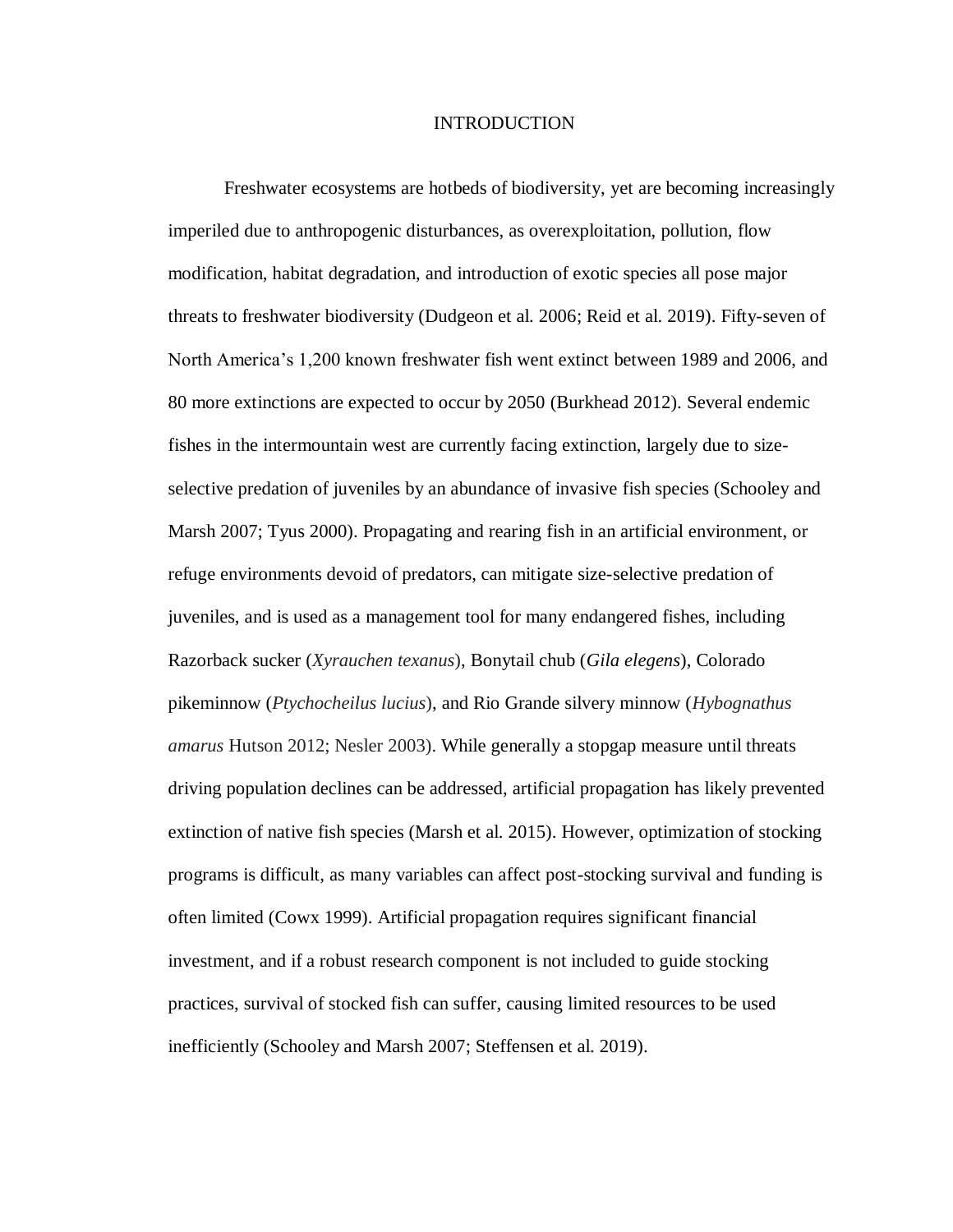The June sucker (*Chasmistes liorus*), an adfluvial lake sucker endemic to Utah Lake, UT, USA, is emblematic of many endemic fish species in degraded ecosystems. Flow modification, nutrient loading, river channelization, and introduction of invasive species transformed Utah Lake from a mesotrophic, macrophyte-dominated ecosystem into a hyper-eutrophic system with sparse aquatic vegetation (King 2019). The loss of predator refugia historically present in macrophyte habitats coinciding with the establishment of multiple exotic piscivores led to a precipitous decline in the June sucker population (USFWS 1999). Recruitment failure occurred in the mid-1900s, and by the 1980s the population was reduced from numbers that once supported a commercial fishery to around 1,000 senescent individuals (Keleher et al. 1998). In 1986, the species was listed as endangered under the Endangered Species Act (USFWS 1999). Early efforts to recover the June sucker centered around supplementing the population through artificial propagation (Anderson et al. 2007), and approximately 800,000 June suckers have been released into Utah Lake since stocking began.

June suckers are raised in hatcheries, grow-out ponds, and refuge populations, and have been stocked at differing sizes and seasons since the stocking program began. A diverse stocking portfolio can mitigate for unknown environmental limitations and ensure some level of success (Cowx 1999). However, survival is a function of biotic and abiotic conditions which can shift over time. Post-stocking survival analysis can identify conditions that maximize survival, which in turn can further enhance productivity of stocking programs by highlighting operational changes which maximize survival to adulthood (Steffensen et al. 2019). However, in addition to survival, investment needs to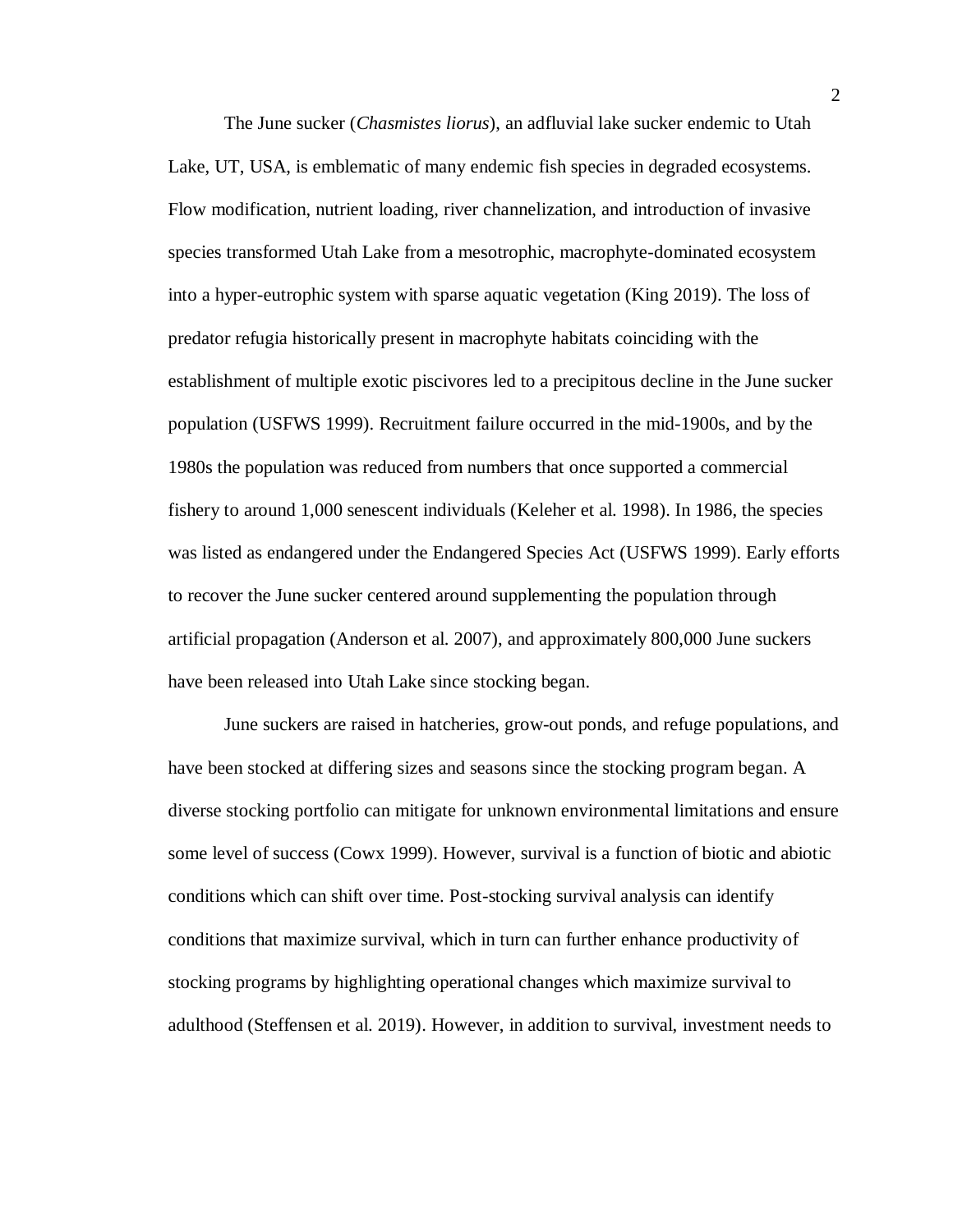be considered, as changes in hatchery operations which increase survival may be offset by additional costs.

Previous studies have found that post-stocking survival of June suckers is positively correlated with size-at-stocking and highest for individuals stocked in June (Billman et al. 2011; Ehlo et al. 2019; Rasmussen et al. 2009). However, these studies either occurred 10-15 years ago, when PIT tag antenna data from spawning tributaries were not available or examined short-term survival of juveniles. Since publication of these studies, applications of statistical models for survival have developed to incorporate antenna data. By including antenna data from spawning tributaries, I was able to analyze a much larger data set, which will provide stronger inference into the effect of size, season, and origin on survival to adulthood. Additionally, substantial management actions resulting in ecosystem-level changes have occurred in the past 10 years that may have altered observed survival rates from previous studies. Removal of Common carp (hereafter "carp") reduced carp biomass by 73% since 2009 (Walsworth et al. 2020), and Hobble Creek, one of three main spawning tributaries for June sucker, was restored in 2011. Periodic survival analyses, especially in dynamic ecosystems such as Utah Lake, can improve understanding of biotic and abiotic conditions that maximize survival. Beginning in 2013, a portion of stocked June suckers have been implanted with 134Hz PIT Tags, allowing for mark-recapture analysis. Here, I examined the effect of size-atstocking, stocking season, and stocking origin on survival to adulthood of stocked June suckers. Additionally, I analyzed costs and benefits for different stocking strategies using survival results from my primary objective, thus providing fisheries managers with a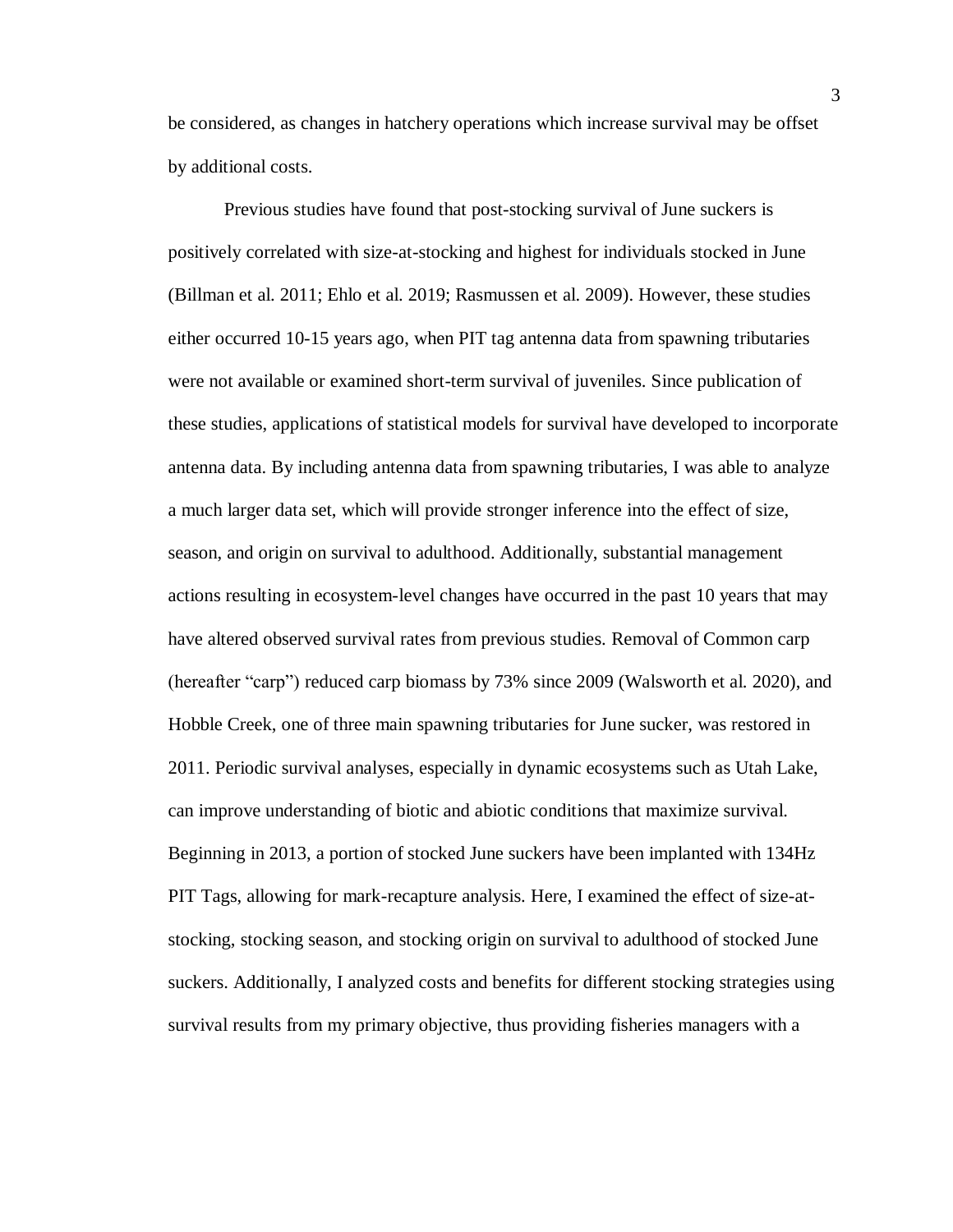blueprint for optimizing hatchery production. Insights about the factors influencing survival of June sucker will likely be applicable to other native fish recovery programs.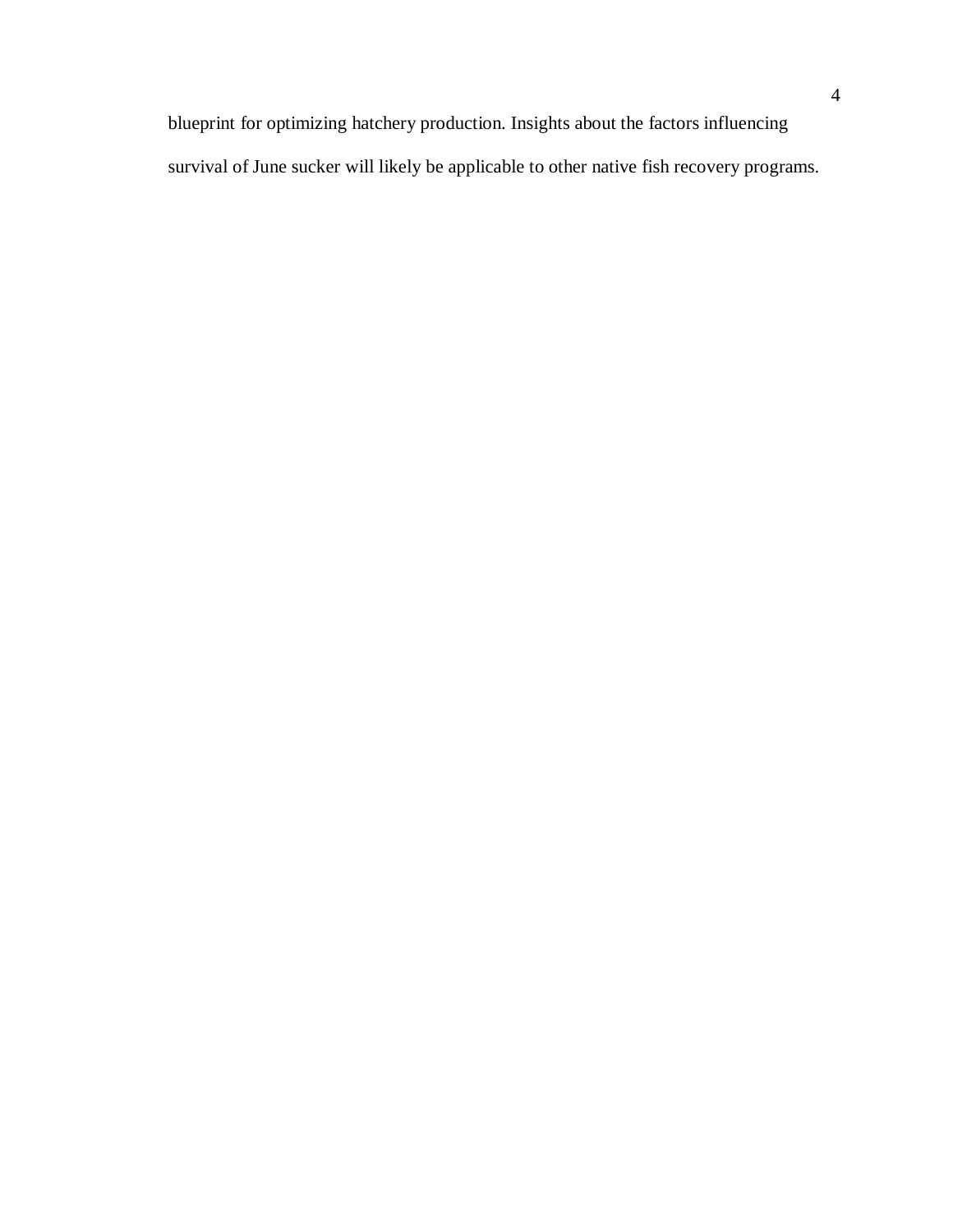#### **METHODS**

#### **Study Area**

Utah Lake is a large, shallow, remnant of Pleistocene Era Lake Bonneville located in central Utah (Figure 1). At full pool, the surface area of Utah Lake is  $388 \text{ km}^2$ , with an average depth of 2.9 meters and a maximum depth of 4.2 meters. Utah Lake was historically a mesotrophic, macrophyte-dominated system, but shifted to a hypereutrophic state in the mid-1900s. This sudden shift coincided with the establishment of carp as a dominant species, as well as increased nutrient loading associated with urban and agricultural development (King 2019).

Historically, the fish community in Utah Lake was comprised of 14 native species. A series of introductions in the 19th and 20th centuries resulted in the establishment of 16 non-native fish species and the extinction of an endemic species, the Utah Lake sculpin (*Cottus echinatus* Heckmann et al. 1981). Now, just three native species remain: Utah sucker (*Catostomus ardens*), Utah chub (*Gila atraria*), and the endemic June sucker.

Six tributaries flow into Utah Lake: the Provo River, Hobble Creek, Spanish Fork, American Fork, Battle Creek, and Spring Creek. All tributaries contain June sucker spawning habitat, which is characterized by gravel-cobble substrate in shallow water (<1 meter) with high velocity (1m/second) (Modde and Muirhead 1994). The vast majority (98%) of spawning activity occurs in the Provo River, Spanish Fork, and Hobble Creek (Unpublished Data, Utah Division of Wildlife Resources). Over-allocation of flows, particularly in the American Fork River, prohibit consistent spawning activity in other tributaries. The three main spawning tributaries have been the focus of intensive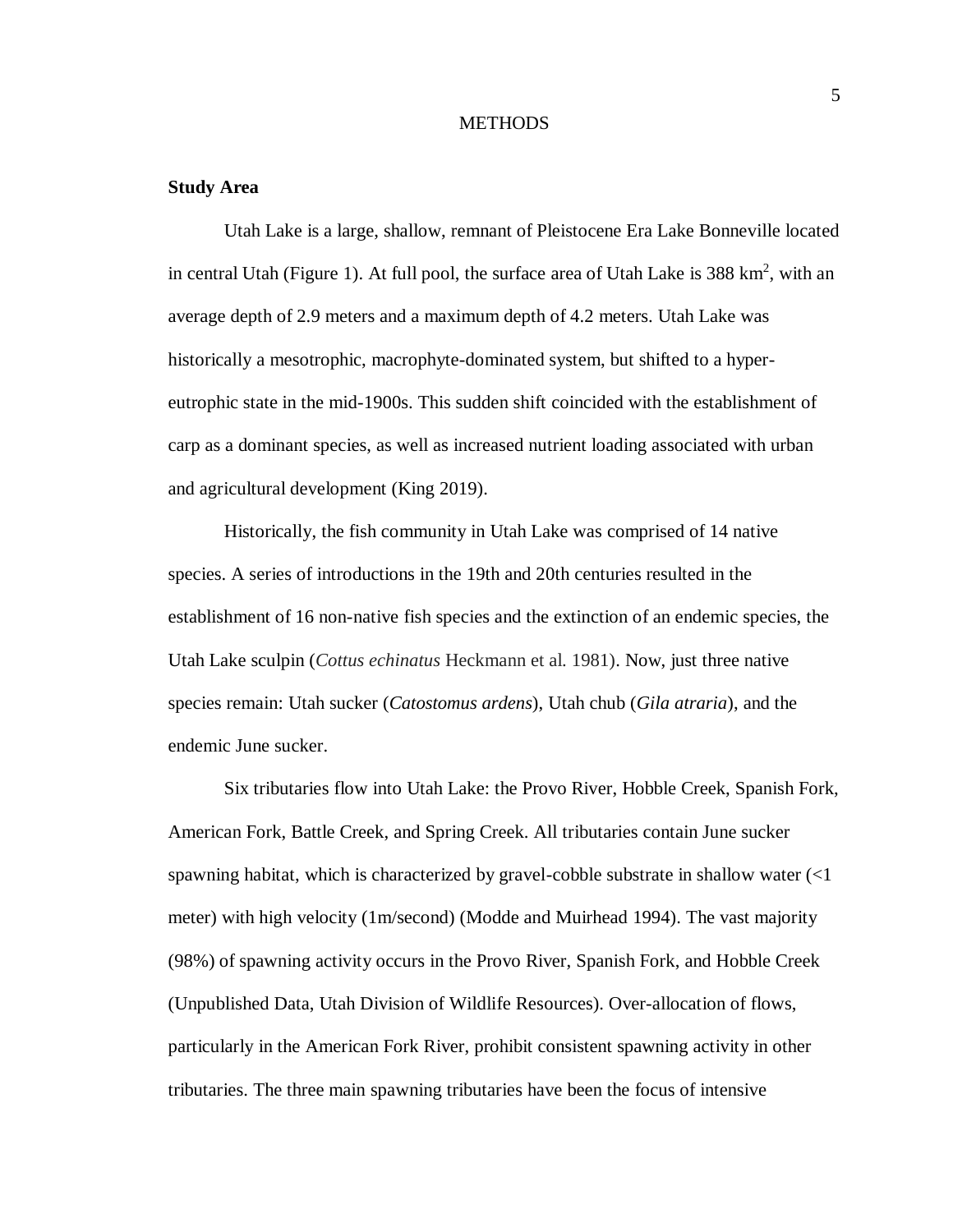monitoring using Passive Integrated Arrays (PIAs) since 2011. PIAs are permanent structures that span the channel in shallow areas near the stream-lake interface and detect spawning June suckers with high efficiency as they migrate upstream. Detection range for PIAs is approximately 0.9m and they are able to scan majority of the water column in most water years. The propensity of June suckers to spawn in shallow riffles also contributes to high detection efficiency.



**Figure 1.** The location of Utah Lake, Utah, and its major tributaries. Diamonds indicate the location of PIT tag scanning antennae.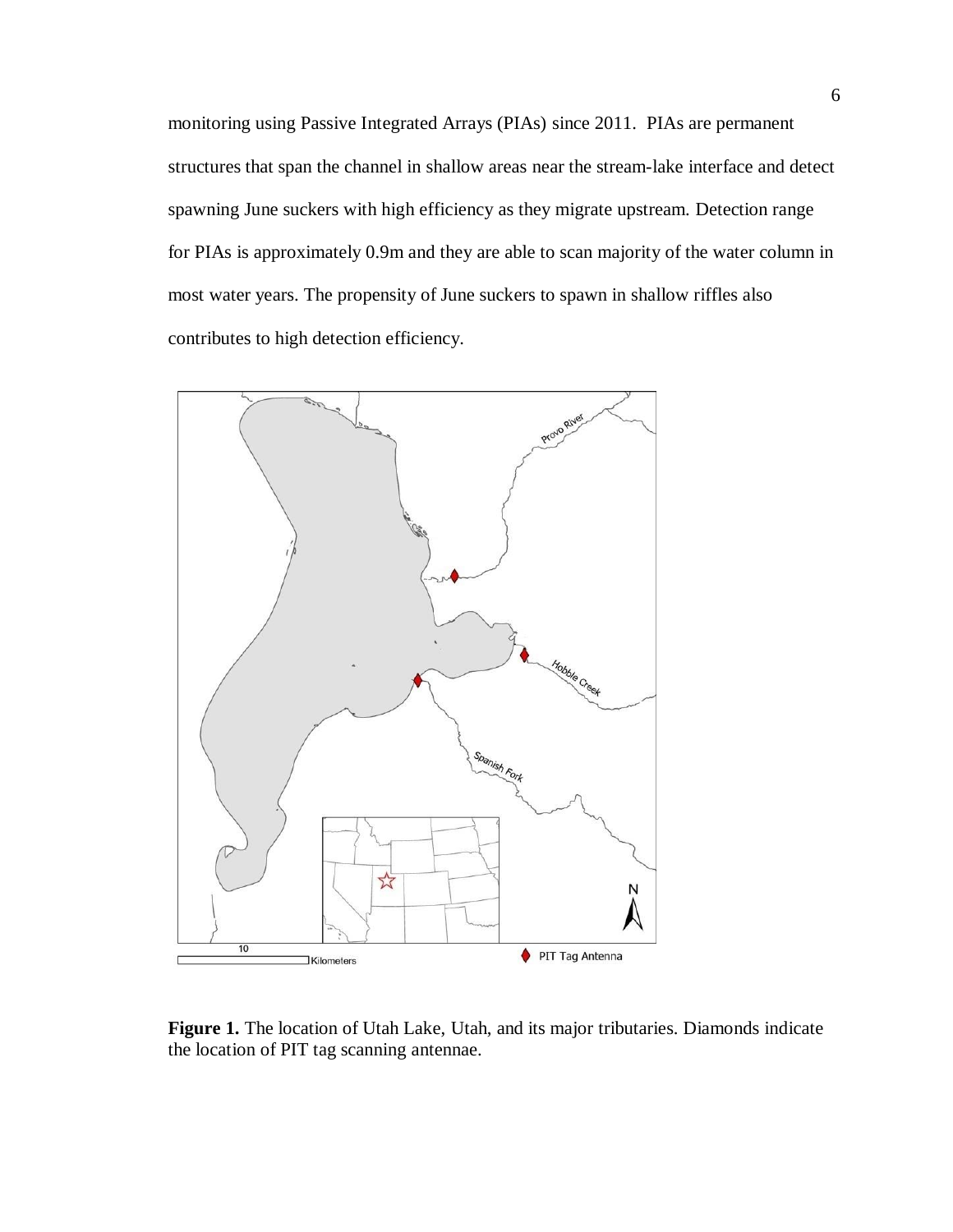June suckers are stocked from four different locations which can be categorized into three distinct environments: hatcheries, grow-out ponds, and refuge populations. June suckers from the Logan Hatchery are raised in an artificial environment for two years before stocking into Utah Lake. Rosebud Ponds contain June suckers which are raised in a hatchery environment for one year before being transported to the grow-out ponds, where they rear for an additional year before being stocked into Utah Lake. Red Butte Reservoir (hereafter "Red Butte), near Salt Lake City, Utah, USA, was stocked with June suckers in the 1990s and currently supports a wild, self-sustaining refuge population. Camp Creek Reservoir (hereafter "Camp Creek"), in Box Elder County, Utah, USA, had an additional self-sustaining refuge population of June suckers and was used as a stocking source until 2013, when a fire and subsequent landslide extirpated the population. For my analyses, Red Butte and Camp Creek were pooled into a single origin (refuge populations).

#### **Data Collection**

Approximately 5% of June suckers stocked from the Logan Hatchery and Rosebud Ponds and all fish captured at Camp Creek and Red Butte were implanted with 12mm, 134kHz PIT tags beginning in 2013. Stocking size (total length in mm), date, and origin were recorded for each PIT-tagged fish. The Logan Hatchery primarily stocked June suckers in spring (May/June), while cohorts from Rosebud Ponds were stocked exclusively in the fall (September/October; Table 1; Figure 2). Refuge populations contributed one spring cohort from Camp Creek, and summer (July/August) and fall cohorts from Red Butte. No stocking events occurred between November-April across the entire study period.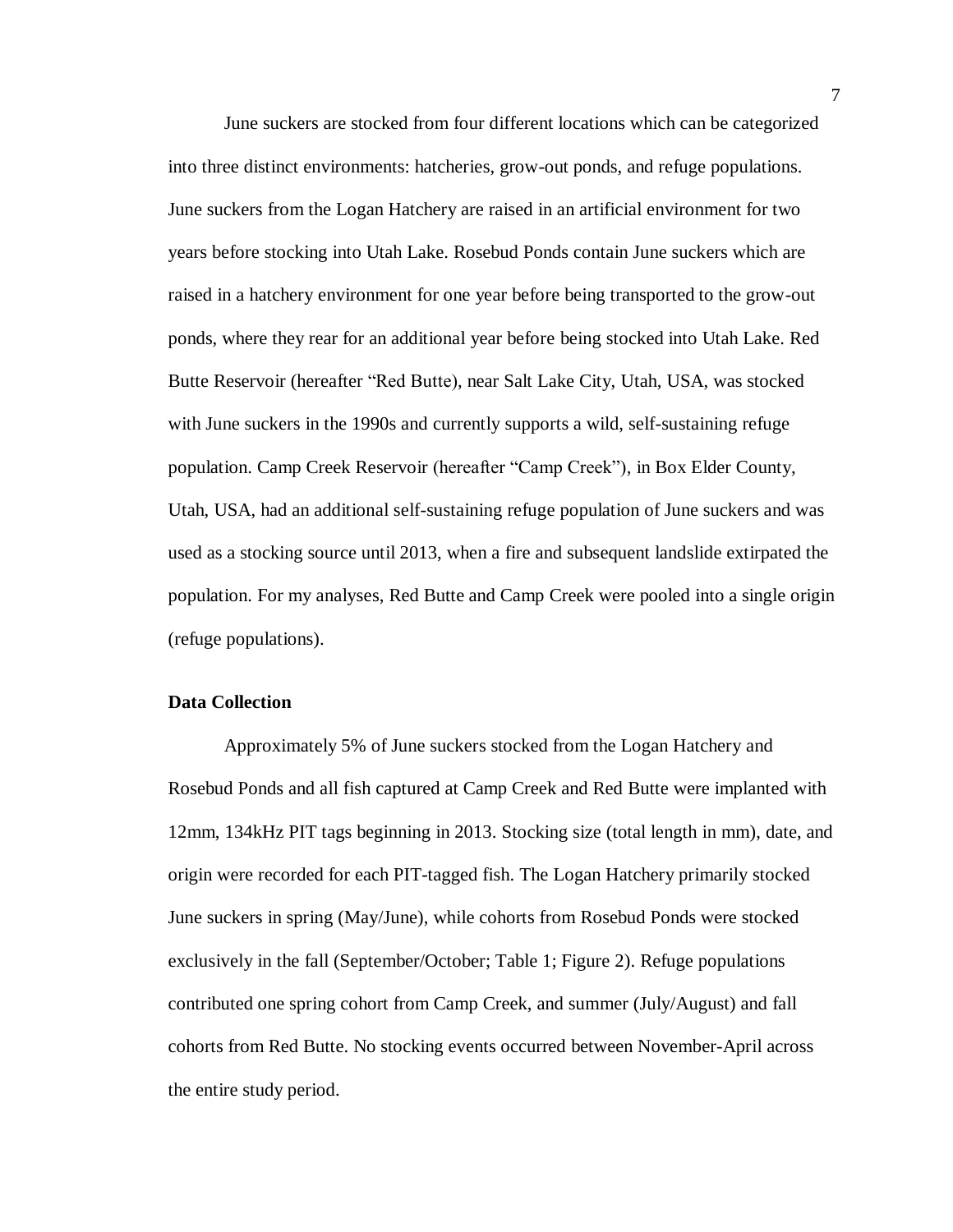**Table 1.** Number, origin, and stocking season for PIT-tagged (134Hz) June Suckers stocked from 2013-2019 in Utah Lake, Utah.

|      | <b>Logan Hatchery</b> |          | <b>Red Butte Reservoir</b> |          | <b>Rosebud Ponds</b> |                |          | <b>Camp Creek Reservoir</b> |          |          |               |          |
|------|-----------------------|----------|----------------------------|----------|----------------------|----------------|----------|-----------------------------|----------|----------|---------------|----------|
|      |                       |          |                            |          |                      |                |          |                             |          |          |               |          |
| Year | Spring                | Summer   | Fall                       | Spring   | Summer               | Fall           | Spring   | Summer                      | Fall     |          | Spring Summer | Fall     |
| 2013 | 0                     | 551      | 600                        | $\Omega$ | $\Omega$             | $\theta$       | $\theta$ | 0                           | $\Omega$ | 215      | $\Omega$      | $\theta$ |
| 2014 | 584                   | 583      | $\Omega$                   | $\Omega$ | $\Omega$             | $\overline{0}$ | $\theta$ | $\Omega$                    | 499      | $\Omega$ | $\Omega$      | $\theta$ |
| 2015 | 599                   | 598      | $\Omega$                   | $\Omega$ | $\Omega$             | $\overline{0}$ | $\Omega$ | $\Omega$                    | 496      | $\Omega$ | $\Omega$      | $\theta$ |
| 2016 | 2930                  | $\Omega$ | $\Omega$                   | $\Omega$ | $\Omega$             | 0              | $\theta$ | $\Omega$                    | 498      | $\Omega$ | $\Omega$      | $\theta$ |
| 2017 | 1978                  | $\theta$ | 0                          | $\Omega$ | 714                  | 14             | $\Omega$ | $\Omega$                    | 494      | $\Omega$ | $\Omega$      | $\Omega$ |
| 2018 | 1892                  | $\theta$ | 0                          | $\Omega$ | 223                  | 166            | $\Omega$ | 0                           | 479      | $\Omega$ | $\Omega$      | $\Omega$ |
| 2019 | 1972                  | $\Omega$ | 0                          | $\Omega$ | $\Omega$             | 803            | $\Omega$ | 0                           | 1868     | $\Omega$ | $\Omega$      |          |



**Figure 2.** Size-at-stocking for all PIT-tagged (134Hz) June sucker cohorts stocked in Utah Lake, Utah from 2013-2019 (CC=Camp Creek, LH = Logan Hatchery, RP=Rosebud Ponds, and RB = Red Butte).

Reencounter data for stocked June suckers were collected through active and passive methods during a defined closed-capture period (1 May – 30 June) when 97% June suckers spawn (unpublished data, Utah Division of Wildlife Resources). Active capture methods consisted of trammel netting (36 x 1.5m, 38mm mesh), electrofishing,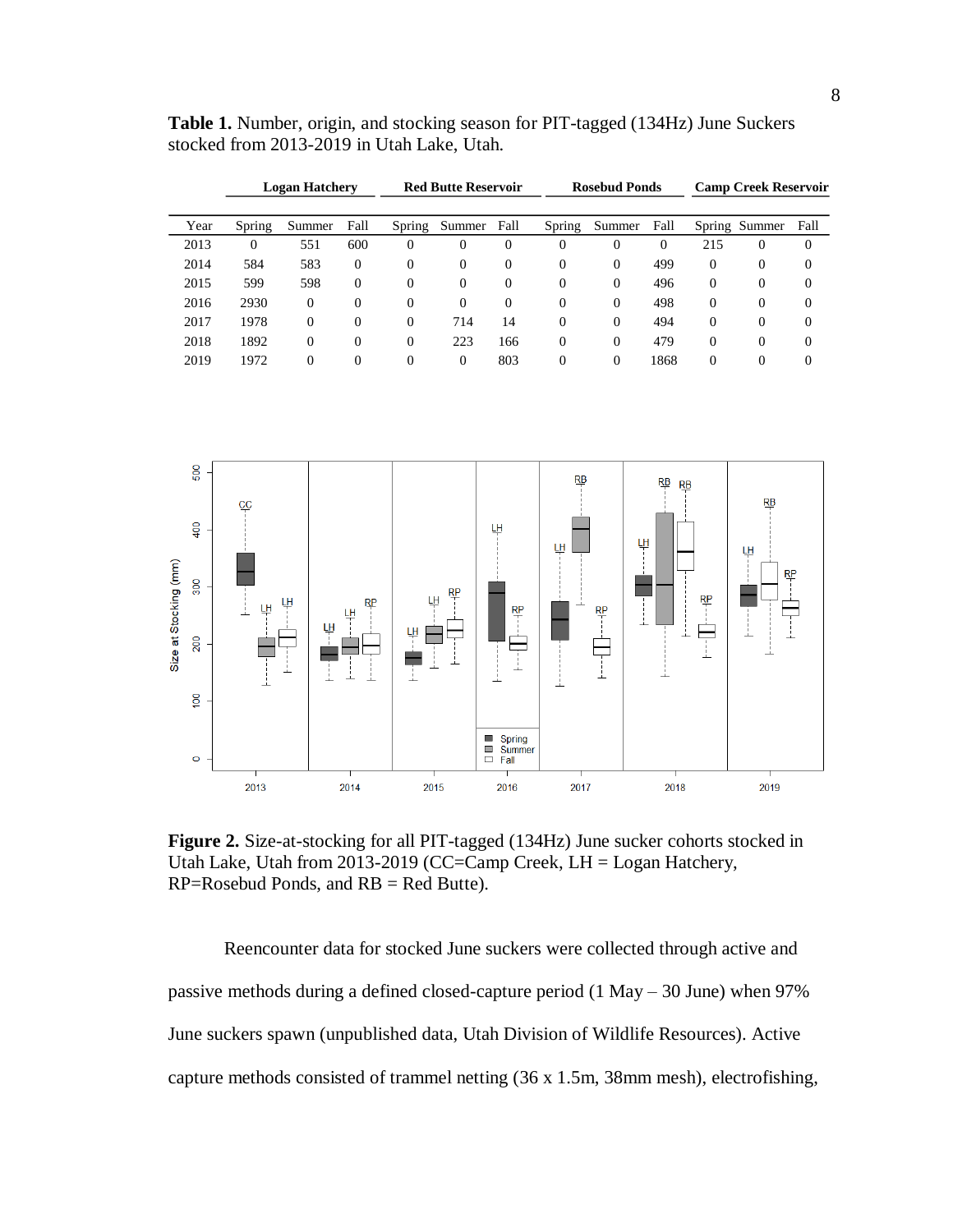and spotlighting, a technique in which handheld LED lights and dipnets are used to temporarily stun and capture spawning June suckers. Passive methods consisted of PIAs in the Provo River, Hobble Creek, and Spanish Fork, and accounted for the vast majority of reencounters (96.7%). PIAs functioned properly throughout close-capture periods with the exception of 2017, when significant flooding damaged the PIA in the Provo River, and 2015, when two weeks of data from the Provo River PIA were inadvertently deleted. Extracted records included all PIT-tagged stocked fish and subsequent reencounters in the Provo River, Spanish Fork, and Hobble Creek during the closed-capture period.

#### **Data Analysis**

I constructed capture histories from stocking and reencounter data from the June Sucker Recovery Implementation Program Database. Using these data, I estimated apparent survival  $(\phi)$  and detection probability  $(p)$  of stocked June suckers using a Cormack-Jolly-Seber model in Program Mark (Cormack 1964; Jolly 1965; Seber 1965; White and Burnham 1999). Annual apparent survival  $(\phi_i)$  is the probability that a stocked June sucker survived from year *t* to *t*+1, given that individual was available for capture (i.e., moved into one of the 3 main tributaries during the sampling period). Recapture probability (*p*) is the probability of recapture in year *t*. Beyond CJS model assumptions (e.g., tagged individuals are representative of all stocked June suckers, tagging does not affect survival, etc.; Burnham et al. 1987), an additional assumption is that detection of June suckers in a tributary is indicative of recruitment to adulthood.

I used Akaike's Information Criterion adjusted for small sample sizes (AICc) and normalized AICc weights (wi) to rank models (Burnham and Anderson 2002). I could not estimate overdispersion (ĉ) to determine goodness-of-fit using the recommended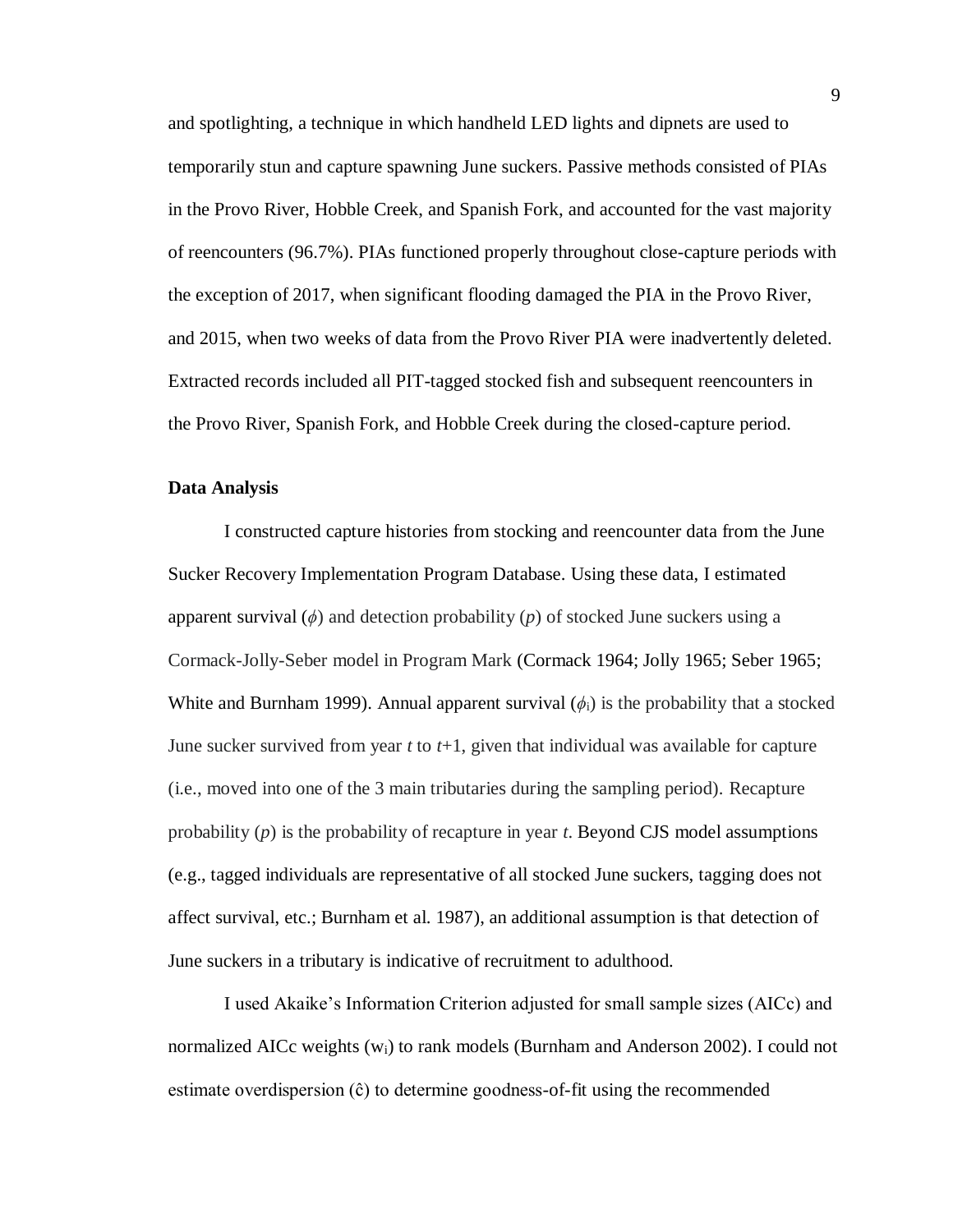procedures for CJS models because all models included the individual covariate for size (Cooch and White 2019). Moreover, ĉ for the global model (with size) was 0.71. Cooch and White (2019) recommend leaving  $\hat{c} = 1$  when  $\hat{c} < 1$ . Because the observed  $\hat{c}$  of the global model was  $\leq 1.0$ , I did not use QAIC<sub>c</sub> for model selection or inflate variances of parameter estimates by ĉ (Burnham and Anderson 2002).

To reduce the total number of models considered, model development was a sequential process (Nichols et al. 1997), wherein I first constructed models with different temporal effects. I modeled  $\phi$  and  $p$  with year (time;  $t$ ) modeled as a categorical effect, constant, and with a linear trend ( $\phi$  and  $p$  increased or decreased through time). I then focused on modeling  $p$ , using the best model for  $\phi$ . Model structures for  $p$  included stocking size modeled individually, additively, and interactively with the best temporal structure for *p*.

For the final phase of modeling, I used the model with the best temporal structure for *ϕ* and the top model for *p* as a base model. I constructed models for *ϕ* which included stocking size, stocking season, and stocking origin as covariates. Each stocking covariate was included by itself in the model individually (no temporal structure), and then additively and interactively with the best temporal structure for *ϕ*. Finally, I used combinations of the 3 stocking covariates together for modeling *ϕ*, based on the best model structure (i.e., the model with lowest  $AIC<sub>c</sub>$ ) when only a single covariate was used. I also included interactions between stocking covariates and between stocking covariates and time that were hypothesized to be relevant (see appendix for the full models set).

I assessed the cost and benefit of stocking 200mm and 300mm spring-stocked fish using my survival estimates and budget information from the Logan Hatchery. Across my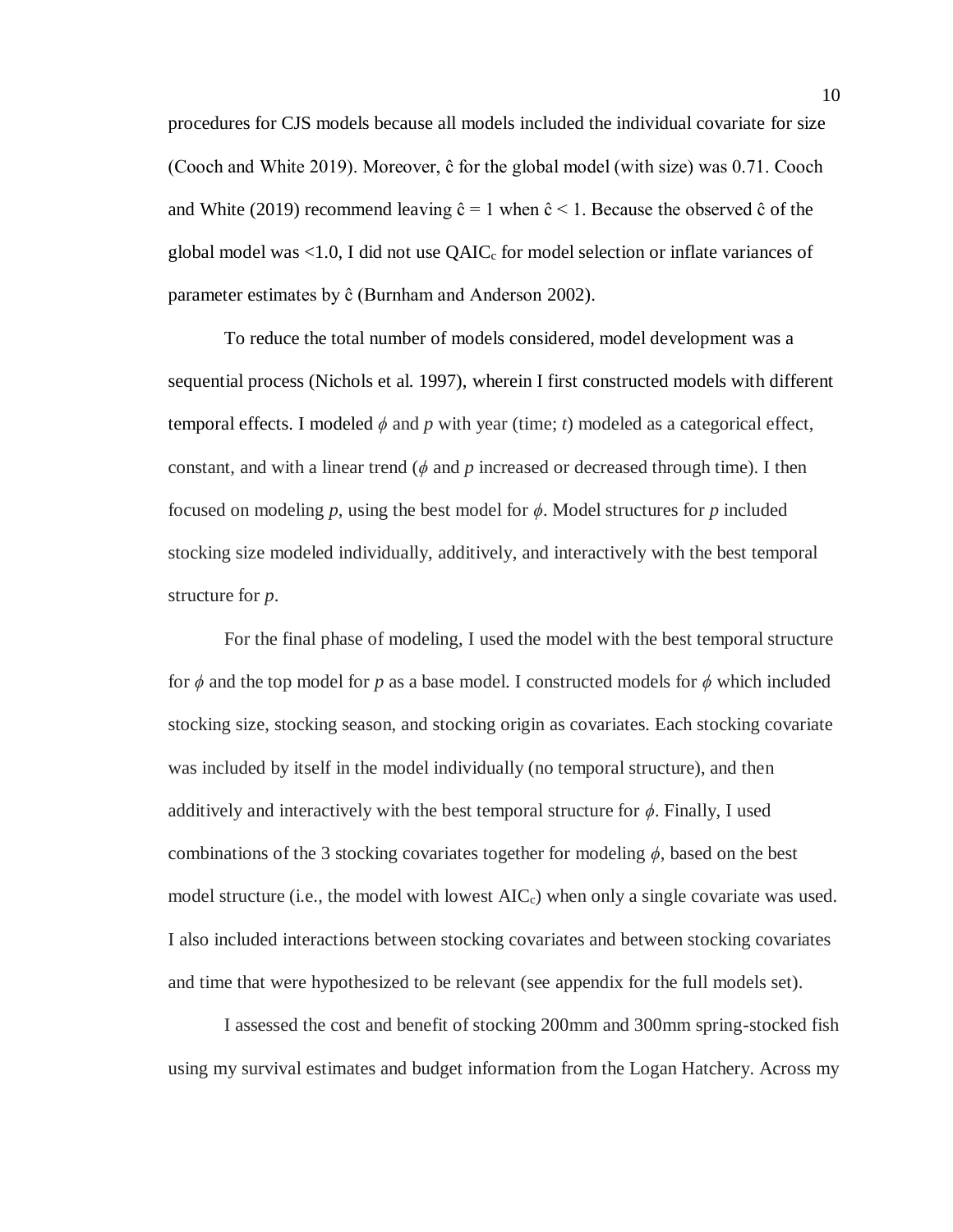study period (2013-2019), the Logan Hatchery has reared June Suckers for one year (median size 200mm) or two years (median size 300mm); thus, the reasoning for analyzing two size classes. The cost of producing one 200mm and 300mm fish was estimated to be \$5.50 and \$12.50 (USD) (Unpublished data, Utah Division of Wildlife Resources), respectively, and the following equations were used to estimate the cost per recruit for both sizes classes and their associated confidence intervals:

$$
\beta = \frac{\text{Cost per Stocked Fish}}{\phi}
$$

$$
\text{Cost} = S^* \beta + \alpha
$$

where,  $\phi$  = apparent survival,  $\beta$  = the cost per spawner produced, *S* = the number of spawners produced, and α represents the fixed cost of operating a hatchery. Cost-benefit tradeoffs were analyzed using Program R (R Core Team 2020).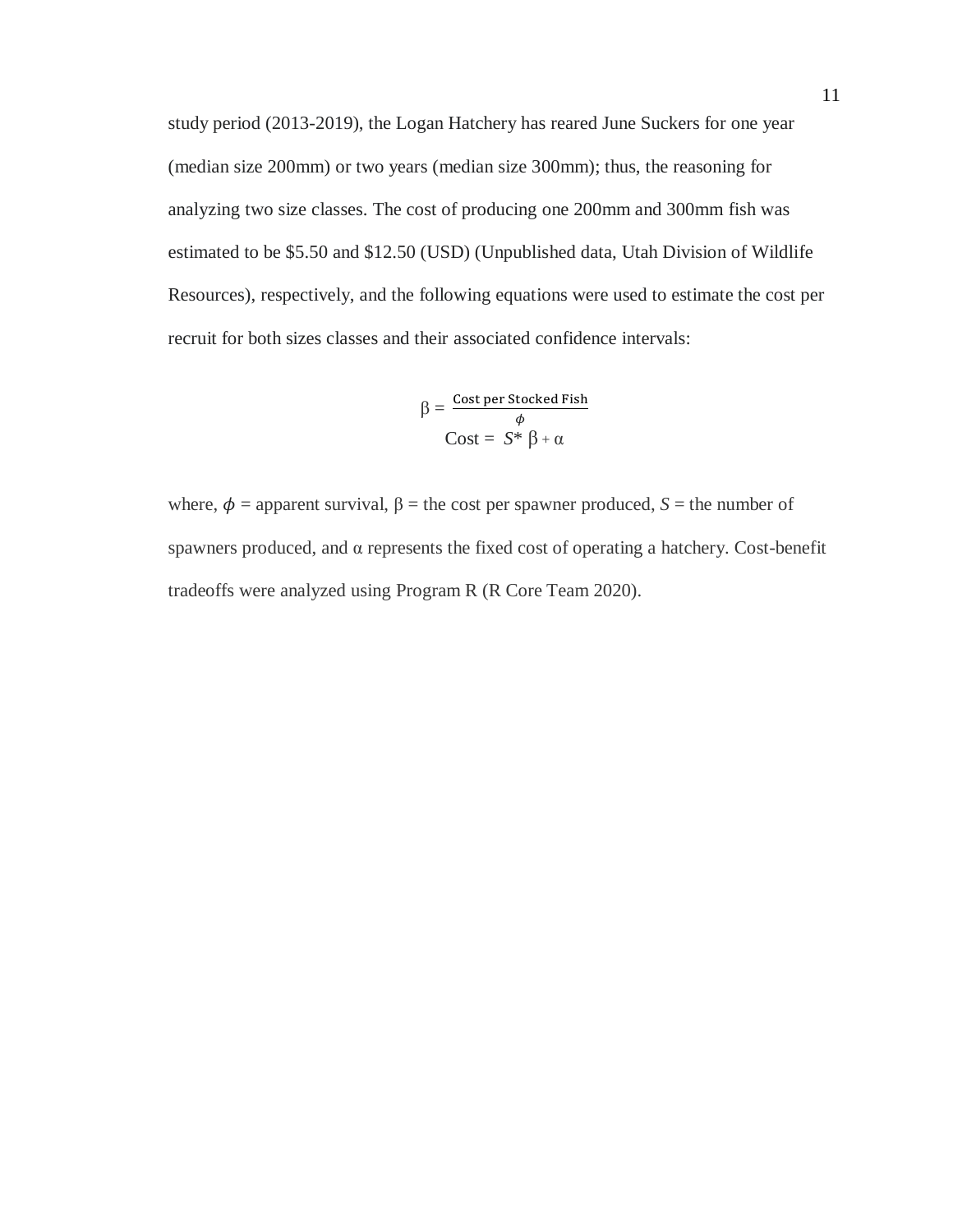#### RESULTS

Model selection revealed strong interactive and time-varying effects from

covariates (size, season, and origin; Table 2). The top model, {*ϕ*(Origin x Size+Origin x

Season+*t* x Size+*t* x Season+*t* x Origin) *p*(*t* x Size)}, was 23.9 ΔAIC<sub>c</sub> lower than the

second best model, {*ϕ*(Origin x Season+*t* x Size+*t* x Origin+*t* x Season) *p*(*t* x Size)},

which did not have an interactive effect of stocking size. Interactive and time-varying

size parameters had strong effects on survival (Figure 3).

**Table 2.** Top 4 models for estimation of apparent survival (*ϕ*) and detection probability (*p*) of June suckers stocked into Utah Lake, Utah, from 2013-2019. Models are ranked by  $AIC<sub>c</sub>$ 

| Model                                                                                | <b>Parameters</b> | $AIC_c$ |       | $\triangle AIC_c$ Deviance |
|--------------------------------------------------------------------------------------|-------------------|---------|-------|----------------------------|
| $\{\phi$ (Origin x Size+Origin x Season+t x Size+t x                                 |                   |         |       |                            |
| Season+t x Origin) $p(t^*Size)$ }                                                    | 62                | 13416.5 | 0.0   | 13292.1                    |
| $\{\phi$ (Origin x Season+t x Size+t x Origin+t x Season)                            |                   |         |       |                            |
| $p(t \times Size)$                                                                   | 60                | 13440.4 | 23.9  | 13320.0                    |
| $\{\phi$ (Origin x Size +t x Size+t x Origin+t x Season)                             |                   |         |       |                            |
| $p(t \times Size)$                                                                   | 58                | 13519.8 | 103.3 | 13403.5                    |
| $\{\phi(t \times \text{Size} + t \times \text{Original} + t \times \text{Season})\}$ | 56                | 13542.8 | 126.2 | 13430.5                    |

**Note:** *t,* time-varying effect of covariate; AIC, Akaike Information Criterion

Size had the strongest relationship with survival of the three stocking covariates. Post-stocking survival was positively related to stocking size across all stocking origins (Figure 4). Survival of spring-stocked June suckers from the Logan Hatchery increased four-fold from 200mm ( $\phi$  =0.12, [95% CI=0.08, 0.17]) to 300mm ( $\phi$  =0.50, [95% CI=0.45, 0.58]). The pattern was similar for Camp Creek spring stocking and similar but offset (occurred between 300mm and 400mm) for Red Butte summer stocking (Figure 4).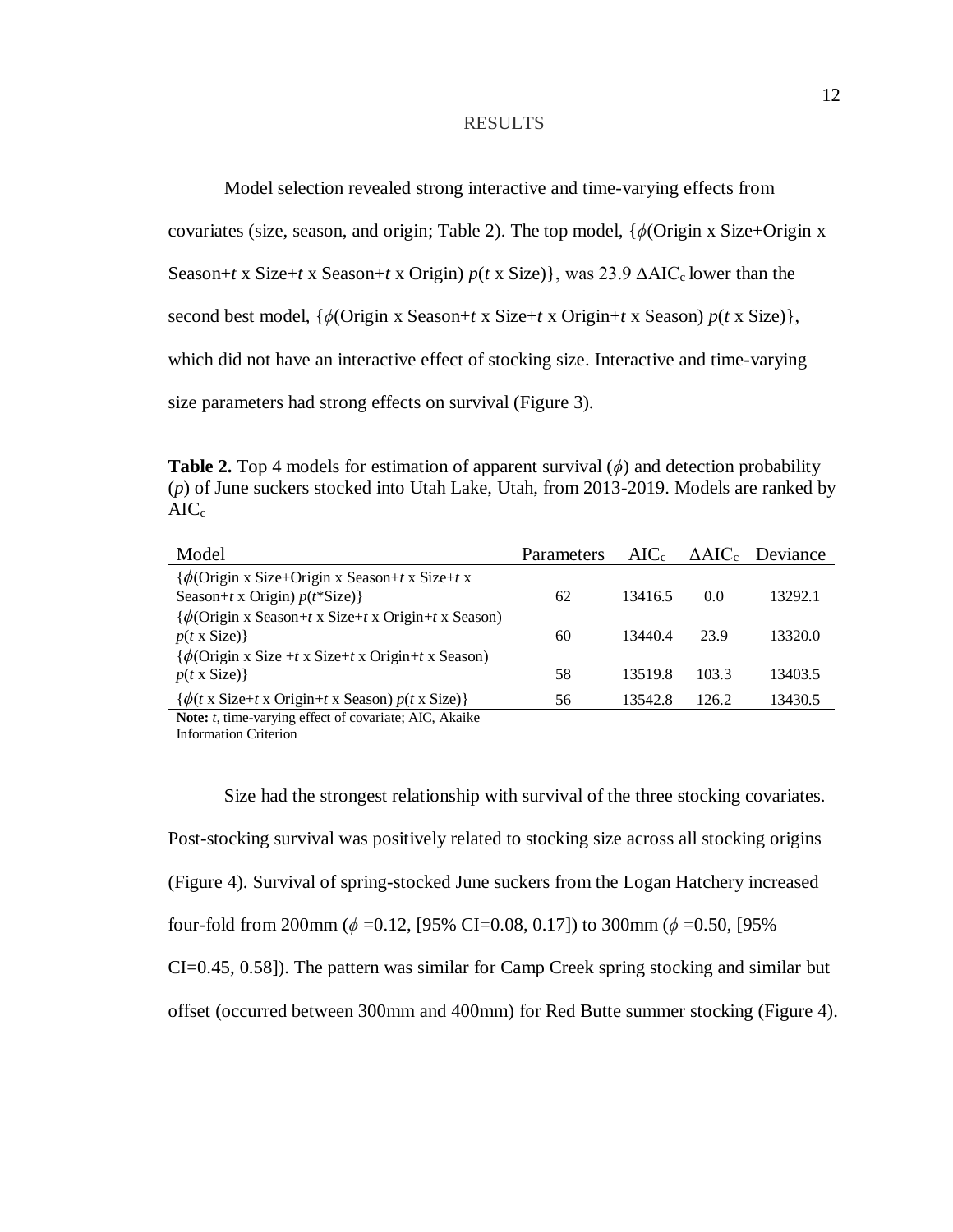

**Figure 3.** LOGIT link function parameter estimates from the highest performing model. Size\*  $\phi_i$  is the effect of size on apparent survival for interval (year) *i*. Size\*  $\phi_2$  could not be estimated, presumably due to a lack of reencounter data from interval 2. Size\*Hatchery *ϕ*, Size\*Refuge *ϕ*, and Size\*Grow-out *ϕ* represent the interactive effect of size and origin on apparent survival.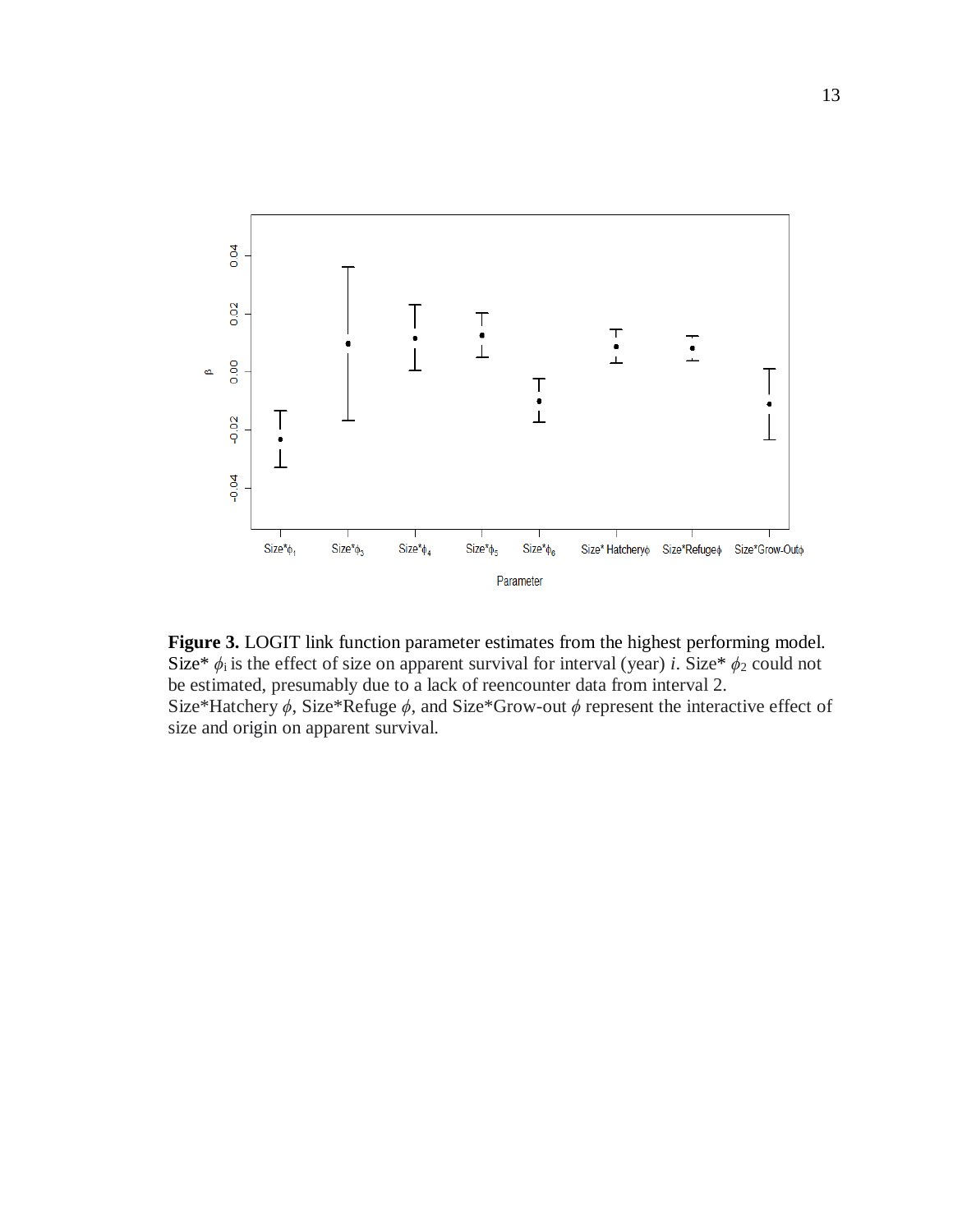

**Figure 4.** Apparent annual survival (with 95% CI) versus length of stocked June suckers in Utah Lake, Utah. Survival estimates are for fish stocked from the Logan Hatchery, Rosebud Ponds, Red Butte include fish stocked between 2015-2018, and fish stocked from Camp Creek in 2013. Since they are both refuge populations, Red Butte and Camp Creek were modeled as one origin. Survival estimates for Logan Hatchery summer cohorts and Rosebud Ponds were not plotted at sizes greater than 300mm, as those cohorts did not contain fish >300mm. Fall cohorts from the Logan Hatchery are not plotted, as they have near-zero survival with CI [0,1] across all size classes.

Survival curves for June suckers from Red Butte varied seasonally, and there was an interaction between size and season. Near-zero survival was estimated for summerstocked fish less than 300mm from Red Butte, while survival of fall-stocked 300mm fish was substantially higher ( $\phi$  =0.38, [95% CI=0.24, 0.54]). However, survival of summer cohorts was similar to fall cohorts at 400mm and greater at 500mm (Figure 4). Although comparisons between spring and summer occurred across a reduced size range (100- 300mm), spring stocking appears more favorable to survival than summer. Survival of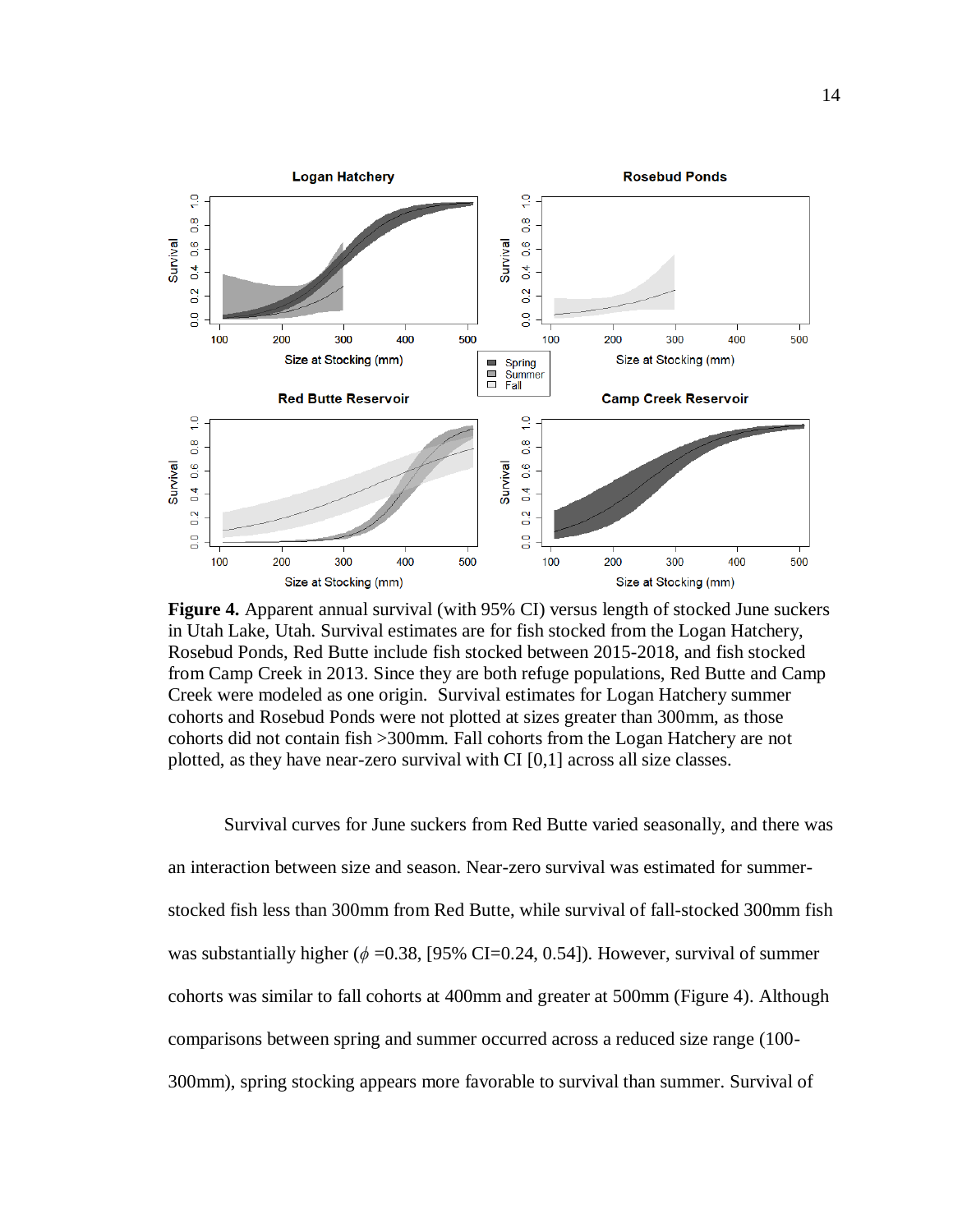spring-stocked 250mm June suckers from Logan Hatchery was estimated to be twice as high as summer-stocked fish. In addition, although there may be a difference due to origin, survival of spring-stocked June suckers from Camp Creek ( $\phi$  =0.50, [95% CI=0.34, 0.66]) was three times higher than fall-stocked cohorts from Rosebud Ponds (*ϕ* =0.17, [95% CI=0.08, 0.32]). However, season and origin were confounded because only Red Butte had fish stocked in two seasons across a wide size range (i.e., 100mm to >400mm) and only Logan Hatchery and Camp Creek stocked in spring across a wide size range (Figure 4).

Survival of stocked June suckers at small size classes differed by stocking origin. Non-zero survival was estimated for 100mm fall-stocked June suckers from Red Butte (*ϕ* =0.10 [95% CI=0.03, 0.25]) and spring-stocked June suckers from Camp Creek (*ϕ* =0.08 [95% CI= 0.03,0.26]), both refuge populations where June suckers reproduce naturally. Post-stocking survival estimates for cohorts from the Logan Hatchery and Rosebud growout ponds demonstrated lower survival at 100mm and the 95%CI included zero.

Stocking sizes necessary to achieve specified survival rates from 0.1 to 0.5 varied considerably among origin-season combinations. Stocking sizes were lowest for springstocked June suckers from Camp Creek and highest for summer-stocked June suckers from Red Butte (Figure 5). To achieve survival of 0.3, estimated stocking size for June suckers from Camp Creek was 198mm [95%CI= 154mm, 275mm], while for summerstocked June suckers from Red Butte it was 376mm [95%CI= 359mm, 394mm], which is 1.8 times larger. Stocking sizes needed to achieve survival of 0.3 were similar for springstocked June suckers from Logan Hatchery and fall-stocked from Red Butte (258mm and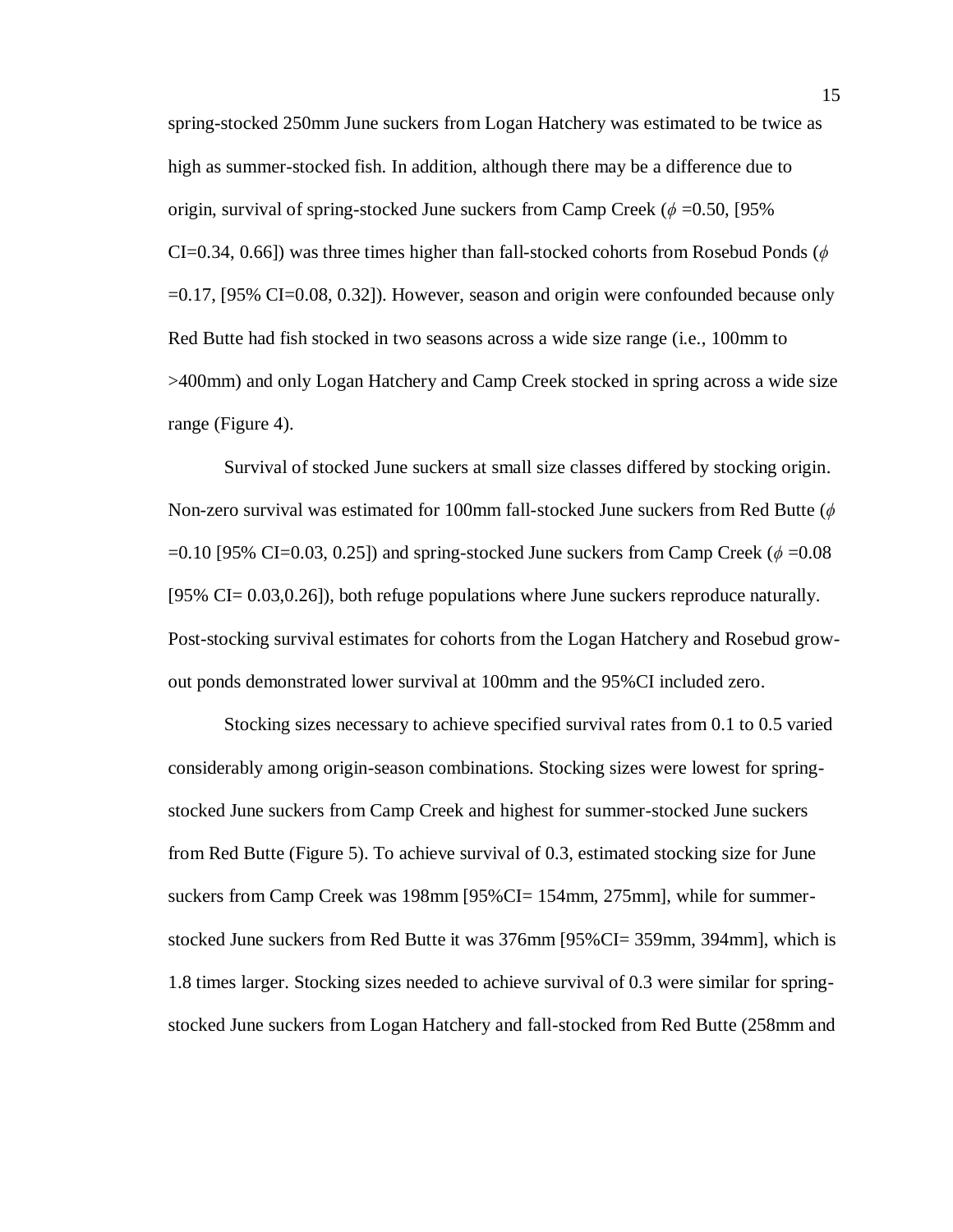263mm) and were intermediate between Camp Creek and summer stocked Red Butte cohorts.



**Figure 5.** Stocking sizes necessary to achieve desired survival rates (0.1-0.5) for June suckers stocked into Utah Lake, UT from 2013-2019. Asterisks indicate cohorts whose lower CI was less than 100mm and therefore could not be estimated by my model. Summer cohorts from the Logan Hatchery and fall cohorts from Rosebud Ponds were not included in this analysis due to prohibitively wide confidence intervals.

A cost-benefit analysis for hatchery-reared spring cohorts revealed a significant advantage for stocking 300mm June suckers compared to 200mm fish across all budgets (Figure 6). For example, a budget of \$150,000 produced nearly twice as many recruits (i.e., spawning June suckers) when fish were stocked at 300mm versus 200mm. That is, an estimated 3,327 recruits were produced when fish were stocked at 200mm compared to 5,693 recruits when stocked at 300mm.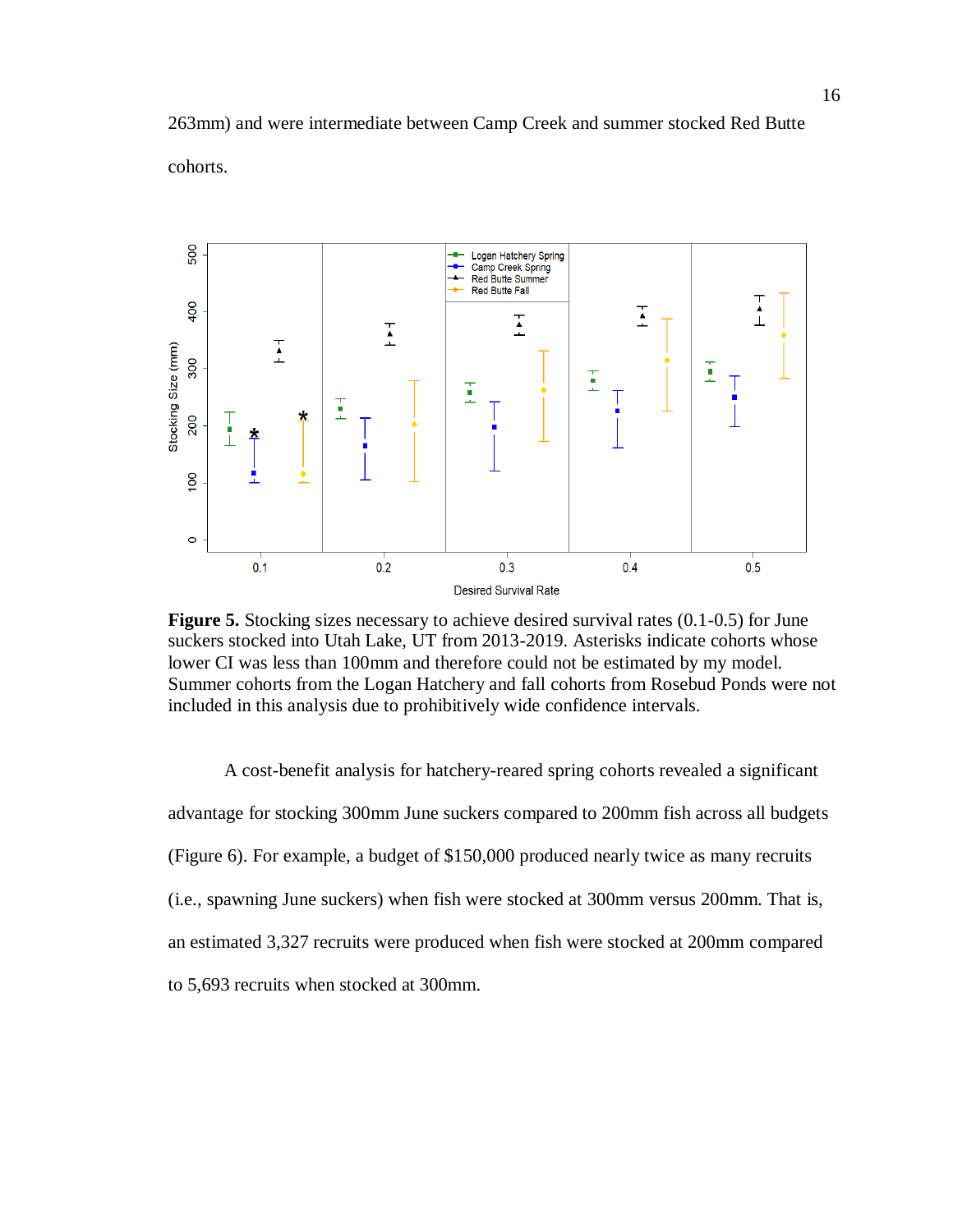

**Figure 6.** Cost/benefit analysis for spring-stocked hatchery June sucker cohorts.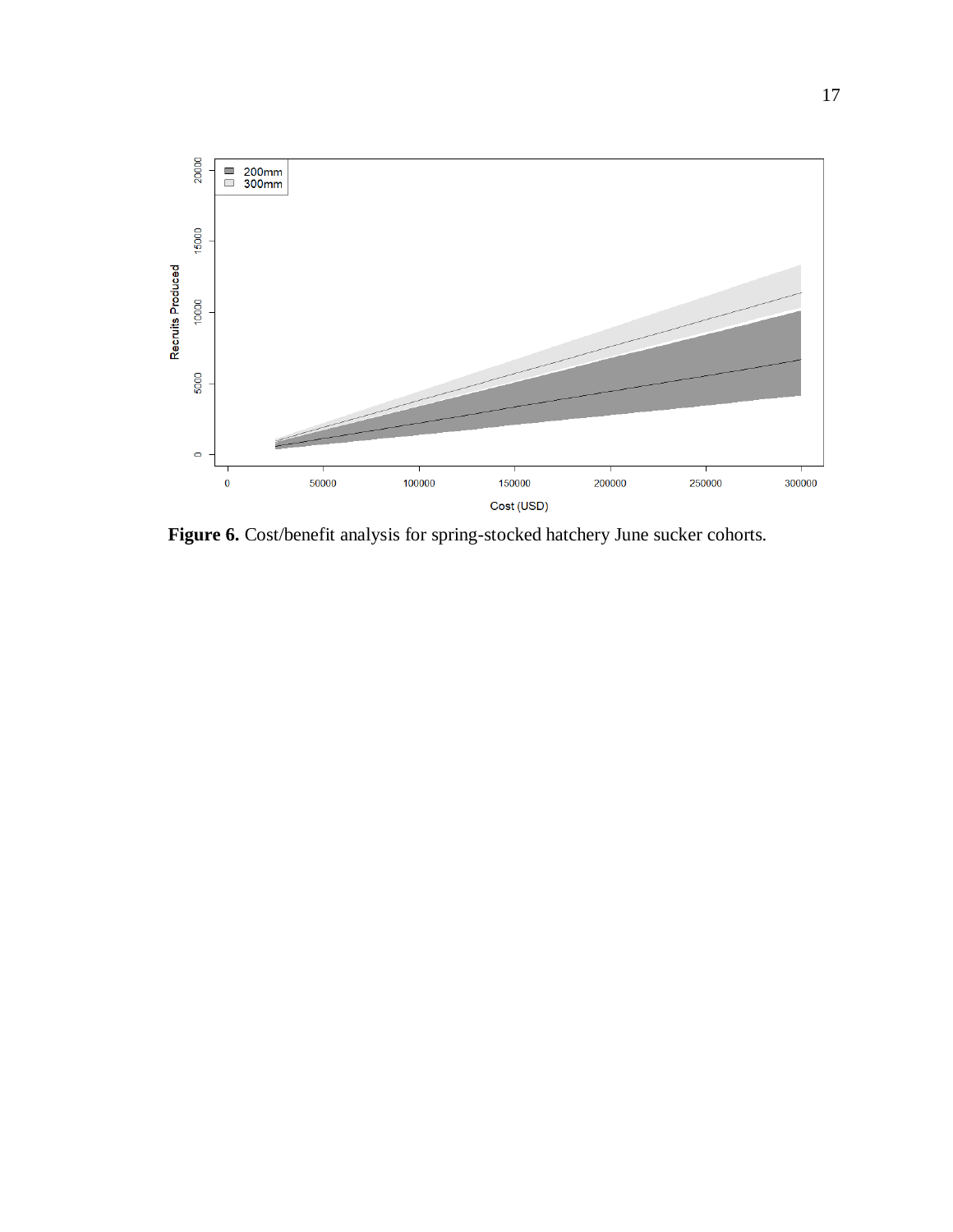#### **DISCUSSION**

Stocking fishes for conservation often requires significant investment, and robust research designed to evaluate stocking programs is a critical aspect of adaptive management (Clark et al. 1999; Hunt et al. 2017; Johnson et al. 1995; Mohsin et al. 2012). My analysis of long-term mark recapture data for stocked June suckers showed a strong positive relationship between size-at-stocking and apparent survival, with a large increase in survival between 200mm and 300mm. For spring-stocked fish from Logan hatchery, the largest sample size, survival was four times higher for 300mm fish than 200mm fish. For summer stocked fish from Logan Hatchery, increased survival for 300mm fish was less drastic than spring, but still more than twice as high.

My survival analysis was congruent with previous research showing demonstrably higher survival for larger individuals (Billman 2011; Ehlo et al.2019). However, it is important to consider the cost of rearing fish for an extended period, as it may be more cost effective to stock higher abundances of small fish. Cost benefit analyses are commonly used to evaluate stocking programs (Hunt et. al 2018; Rutledge et al. 2000; Stickney 1986) and should be coupled with post-stocking survival studies to ensure efficient use of financial resources. I found that stocking 300mm June suckers produced more recruits at a given investment (cost) than stocking 200mm individuals. This result is consistent with most cost benefit analyses for stocked fishes, which have shown distinct advantages for stocking larger fish (Eggold and Horms 2001). Although it is more expensive to raise June suckers to 300mm, it appears the survival advantage conferred by additional rearing time outweighs the elevated cost, perhaps by reducing susceptibility to predation. This analysis is specific to hatchery-reared June suckers, but is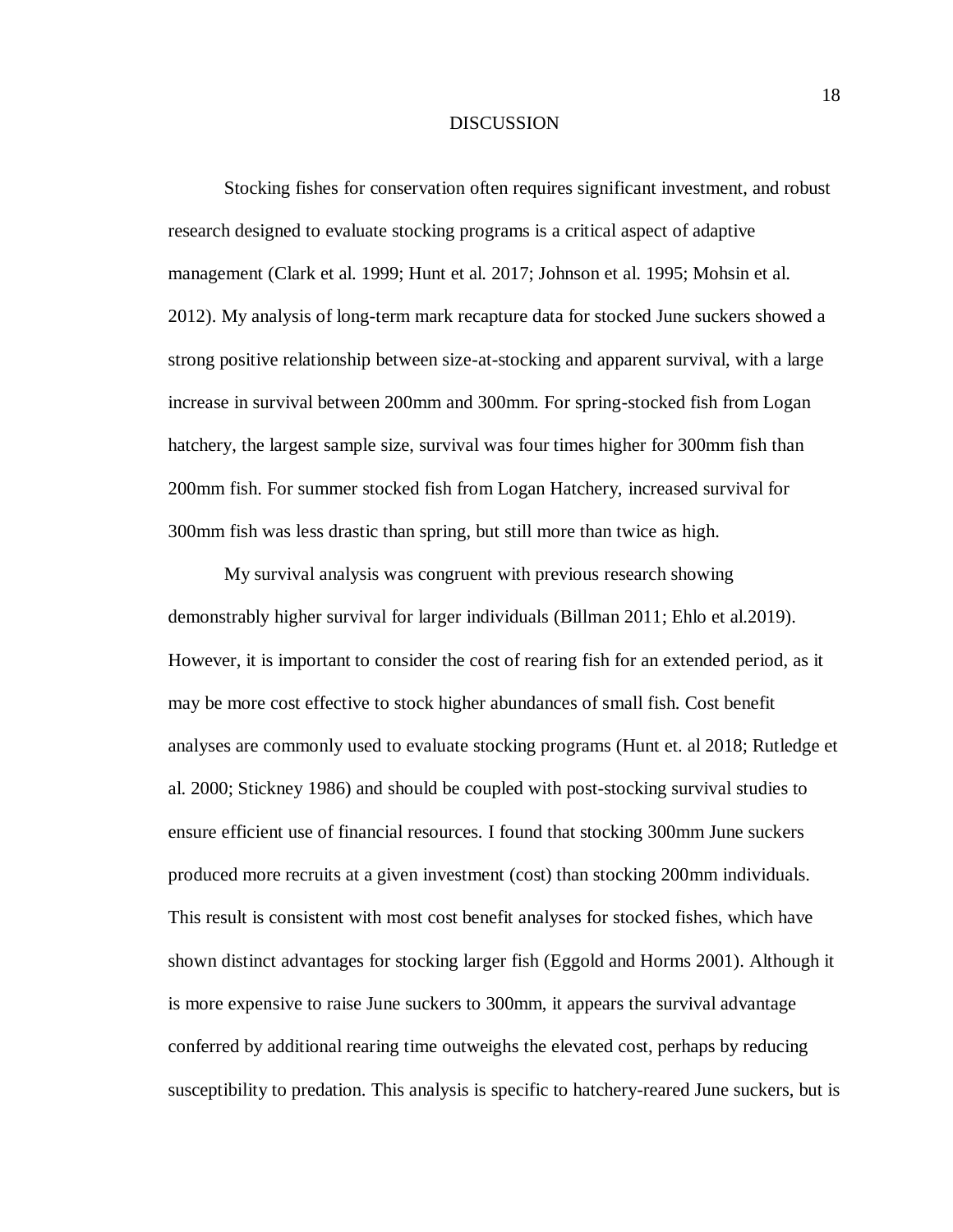relevant to most stocking programs, especially where predatory fish are abundant in the environment.

Substantial increases in survival were observed between 200-300mm springstocked fish and 300-400mm summer-stocked fish, indicating an interaction between size and season. Such increases may be the result of size-selective predation. Utah Lake is home to many non-native piscivores, including Walleye (*Sander vitreus*), White bass (*Morone chrysops*), and Channel catfish (*Ictalurus punctatus*). Quantitative predator-prey analysis for Walleye in the midwestern United States demonstrated a propensity to consume prey less than 250mm (Gaeta et al. 2018), and white bass rarely consume prey items greater than 200mm, with an observed increase in piscivory in autumn (Hartman 1998). Additionally, Channel catfish rarely consume prey items greater than 300mm, but frequently consume native Bluehead sucker (*Catostomus discobolus*) in the San Juan River, a tributary of the Colorado River in the southwestern United States (Hedden et al. 2018). The temporal shift in survival between spring and summer-stocked fish is peculiar, as gape limitation should remain constant through time. However, increased metabolic rates during warmer months and changes in forage abundance can cause seasonal shifts in size-selective predation (Montaña et al. 2011). Feeding ecology of non-native predators appears to be driving survival rates of stocked June sucker in Utah Lake. Given the similar climate and predator assemblage in aquatic ecosystems throughout the intermountain west, size-selective predation of stocked fishes is likely similar on a regional level.

Predation by gape-limited, non-native piscivores appears to be impacting survival of stocked June suckers. However, avian predation may have a significant effect on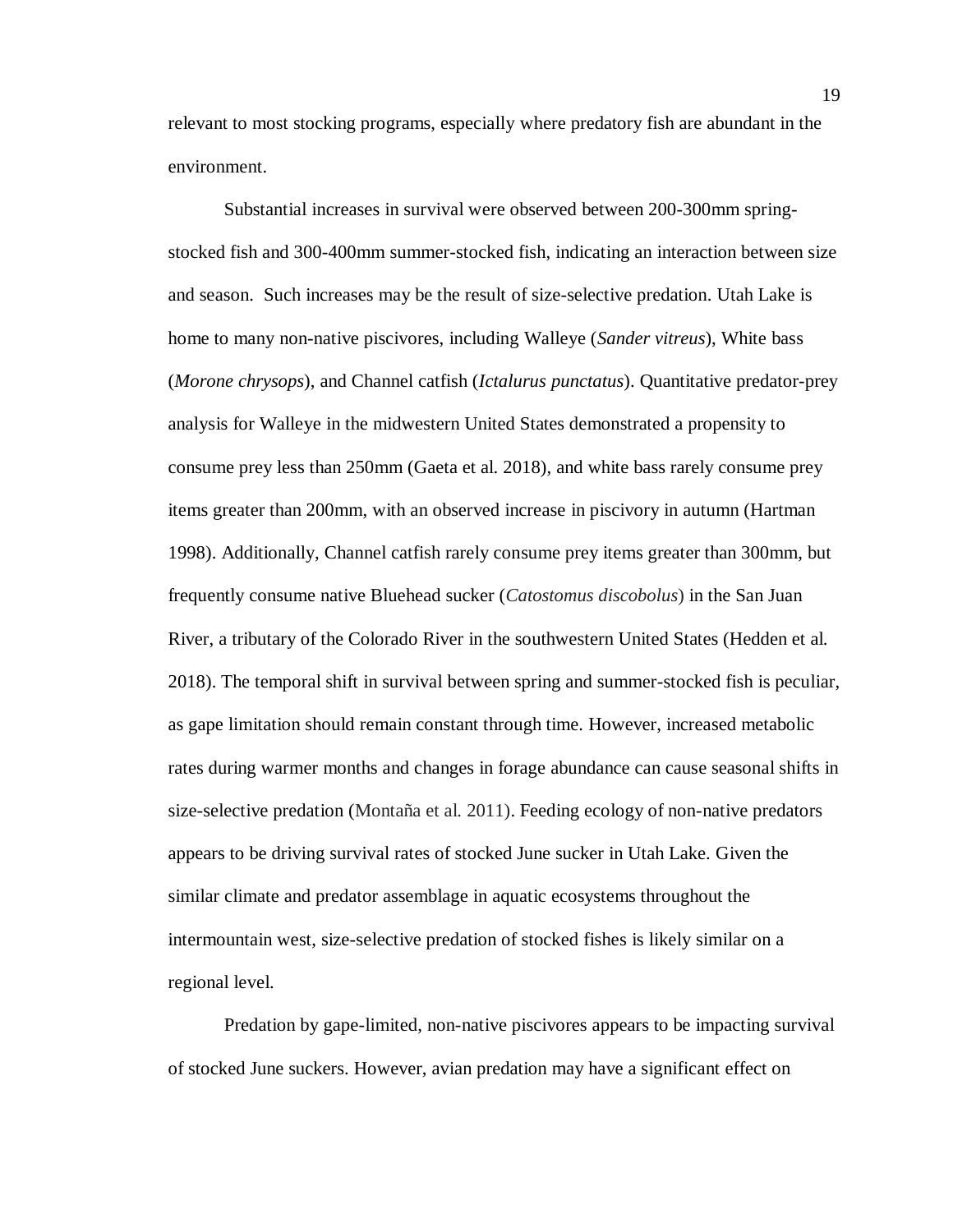survival as well. American White pelicans (*Pelecanus erythrorhynchos*), Double-Crested cormorants (*Phalacrocorax auritus*), and Western grebes (*Aechmophorus occidentalis*) are fish-eating birds which inhabit Utah Lake. Predation by all three species on newlystocked fish can be extreme, especially in confined environments with little structure (Derbe 1997; Ebner et al. 2007; Kloskowski 2011). June sucker are stocked near the confluence of the Provo River and Utah Lake. Availability of refuge habitat in this area is largely dependent on lake level and discharge from the Provo River. When water levels are high, an abundance of submerged aquatic vegetation is accessible to newly-stocked June suckers, and may facilitate avoidance from avian predators. Conversely, when lake level and discharge are low, newly-stocked June suckers have little or no refuge habitat, and avian predation has been observed. Predation risk associated with refuge habitat availability may partially explain the seasonal effect on survival of stocked June suckers. Lake level and stream discharge are highest in spring and may provide newly-stocked June suckers with adequate habitat to avoid predation. In summer and fall, when water levels are low, avian predation may significantly affect survival of stocked individuals.

Another plausible explanation for size and season interaction may be elevated water temperatures during summer stocking events. For stocking events from refuge populations, fish are captured via gill net, tagged, and placed in holding tanks before being loaded into a hatchery truck and stocked into Utah Lake. This process can be very stressful, especially when water temperatures exceed 22°C. Metabolic rates of Northern Crayfish increase dramatically when water temperatures reach 22°C (*Faxonius virilis*; USFWS 2015), which can lead to predation attempts on fish captured in gill nets. Temperatures exceeded 22°C during summer stocking events from Red Butte, resulting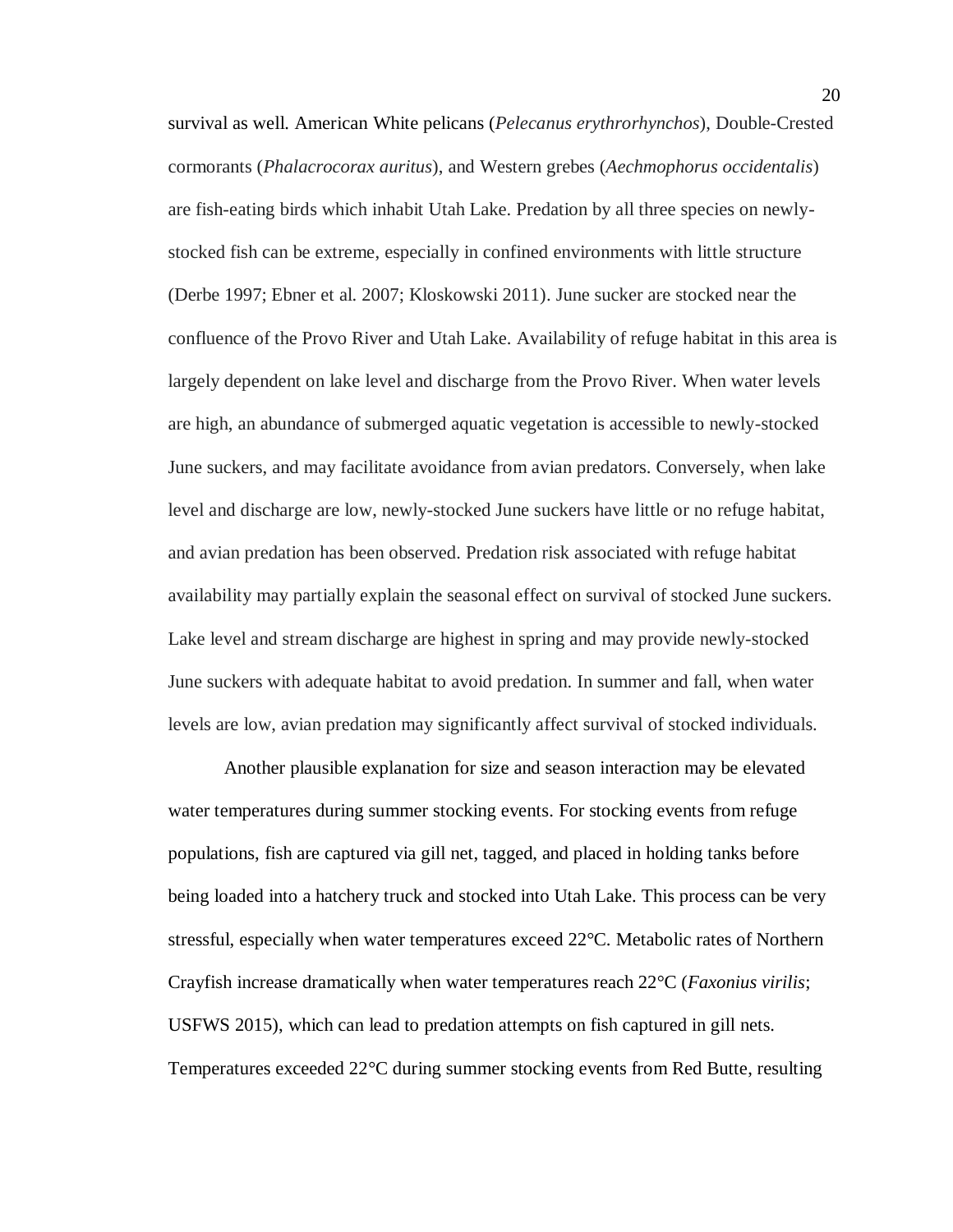in descaling and partial fin loss from crayfish predation, especially on fish less than 300mm. Stress induced by crayfish predation may have been exacerbated by low dissolved oxygen associated with high water temperatures, which in turn may have affected post-stocking survival of summer-stocked fish. Temperatures ranged from (15- 19 °C) during spring and fall stocking events from refuge populations, and little visible signs of stress were observed.

Hatchery supplementation may have prevented extinction of the June sucker; however, complete recovery of imperiled species requires restoration of their natural life cycle. While I did not analyze survival of naturally-produced June sucker, analysis of wild-origin fish (i.e., fish from refuge populations) may be a proxy for Utah Lake origin June suckers, especially at small size classes. For example, survival of hatchery-reared fish is zero at 100mm, but non-zero for two refuge population cohorts: fall-stocked fish from Red Butte and spring-stocked fish from Camp Creek. These differences in apparent survival at small size classes may be attributed to stark contrasts in rearing environments. Hatchery fish are reared in an artificial environment without predators and where food is provided. Alternatively, June suckers from Red Butte and Camp Creek compete for scant food resources and coexist with piscivorous Bonneville Cutthroat trout (*Oncorhynchus clarkii utah*) and avian predators. Simulating natural environments is a common strategy for stocking programs and can improve post-stocking survival (Ward et al. 2004). For example, flow conditioning has been shown to significantly improve post-stocking survival of Razorback sucker and Bonytail chub in the Colorado River (Franssen et al. 2021). For June sucker, learned foraging and predator avoidance behaviors likely contribute to higher survival of diminutive fish stocked from refuge populations.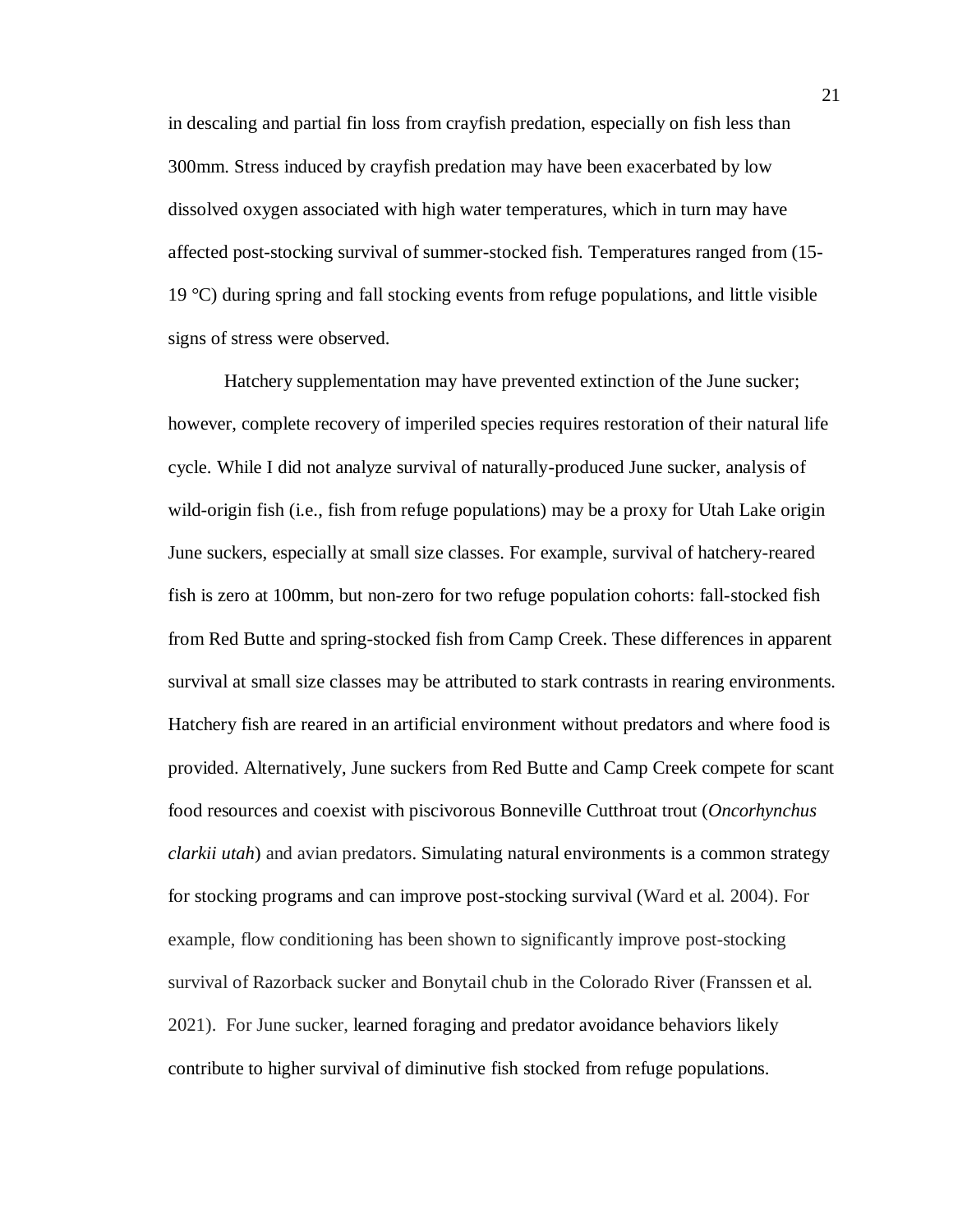Hatchery-reared fish need to be stocked at sizes exceeding gape limitations of non-native predators, while fish from refuge populations can be stocked as small as 100mm with some expectation of survival. This effect provides some insight into natural recruitment in Utah Lake, the limiting factor for June sucker. If June suckers stocked from natural environments are able to survive in Utah Lake at small sizes, then native Utah Lake June suckers may be recruiting naturally if they are able reach a size of 100mm. Natural recruitment has been documented through stable isotope analysis of otoliths (Wolff 2013), but further quantitative analysis is needed to ascertain survival and recruitment of wild-origin June suckers at a population scale.

My survival analyses identified variables which currently affect survival of stocked June suckers. However, aquatic ecosystems are dynamic, and the effect of stocking size, season, and origin on survival may change over time. For example, a commercial-scale carp removal program reduced carp biomass in Utah Lake by 72% from 2009-2019 (Walsworth et al. 2020), resulting in a shift in dominant zooplankton taxa from small to large-bodied individuals (Landom and Walsworth 2021). Zooplankton are an important food source for catostomids (May et al. 2021; Welker and Scarneccia 2003), and a shift to larger taxa may expedite growth and improve survival of stocked fishes, particularly zooplanktivores such as the June sucker. Additionally, as carp biomass decreases, establishment of aquatic macrophytes may increase and provide refuge habitat from predators. Thus, recent management actions may be related to increased survival of June suckers.

Commercial-scale removal of invasive species (i.e., carp) may increase poststocking survival of June suckers. However, introductions of other invasive species are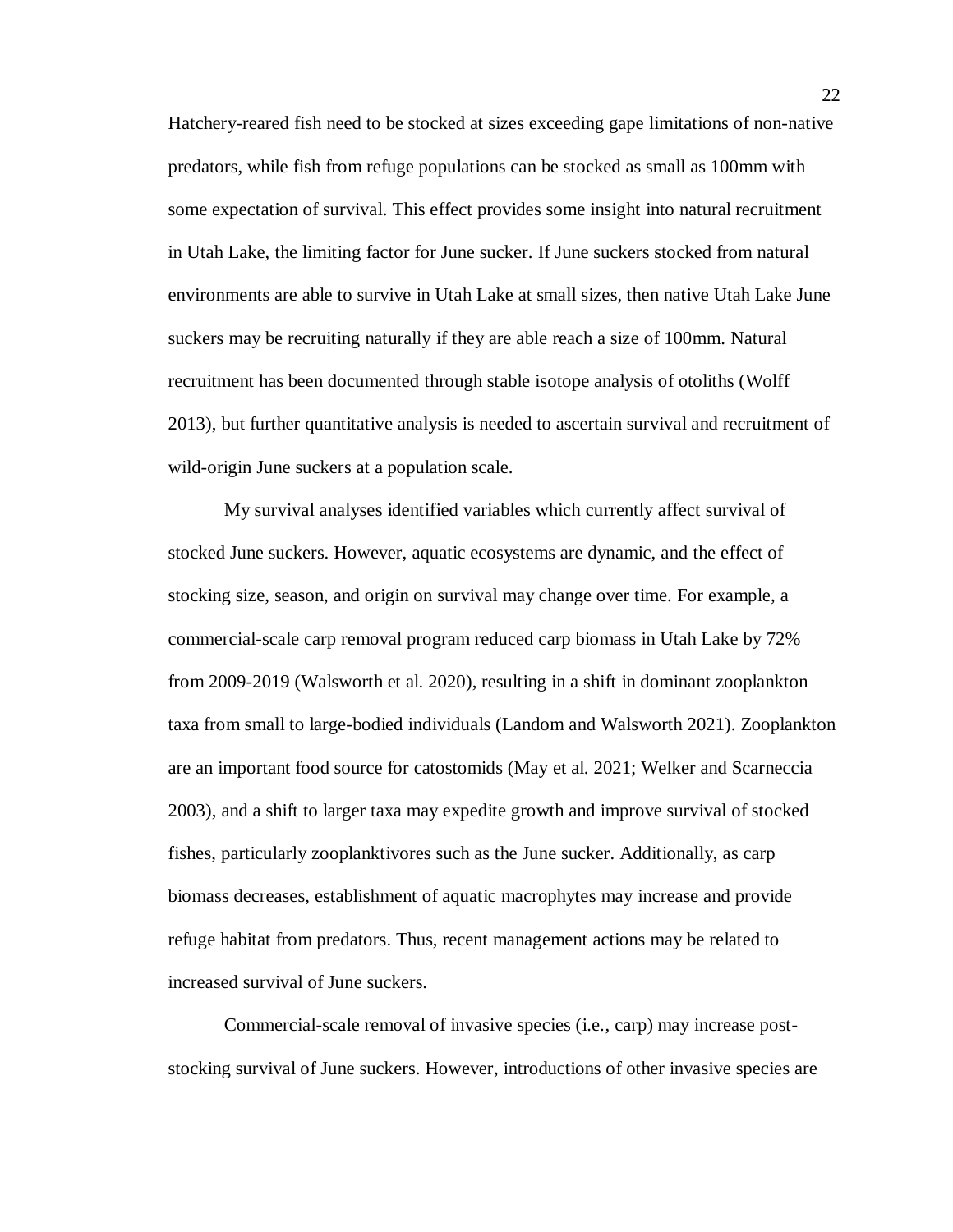becoming more common across the intermountain west (Rahel and Smith 2018) and may deleteriously affect survival of stocked fishes. Northern pike (*Esox lucius*), a highly piscivorous non-native predator, was illegally introduced into Utah Lake within the past 10 years (Reynolds 2017). Given the recency of this introduction, abundance of Northern pike is currently low, but may increase to levels observed within their native range, which could threaten the existence of June sucker (Reynolds 2017). Northern pike are less gape limited than Utah Lake's other non-native predators and routinely consume prey items up to 400mm (Gaeta et al. 2018). Therefore, if Northern pike abundance increases to predicted levels, a shift to stocking June suckers larger than 300mm may be needed to mitigate for the increased gape of this introduced predator. To this end, post-stocking survival for hatchery programs should be analyzed frequently to monitor efficacy of current stocking strategies and identify adjustments needed to maintain adequate survival in changing environments.

My study adds to the library of research on stocking survival for imperiled fish species in the intermountain west, but also presents novel results. Previous work identified stocking size and season to be a very important predictors of survival. However, these studies were smaller in scale and did not incorporate antenna data from spawning tributaries. I utilized a much larger sample size to analyze the effect of size, season, and origin over a longer time period, and in doing so, I solidified results from previous studies. These results will improve decision making of managers when planning stocking programs, especially with respect to origin. Hatcheries, grow-out ponds, and refuge populations are very different environments which require disparate levels of funding. As such, it is imperative to identify which sources should be prioritized. Finally,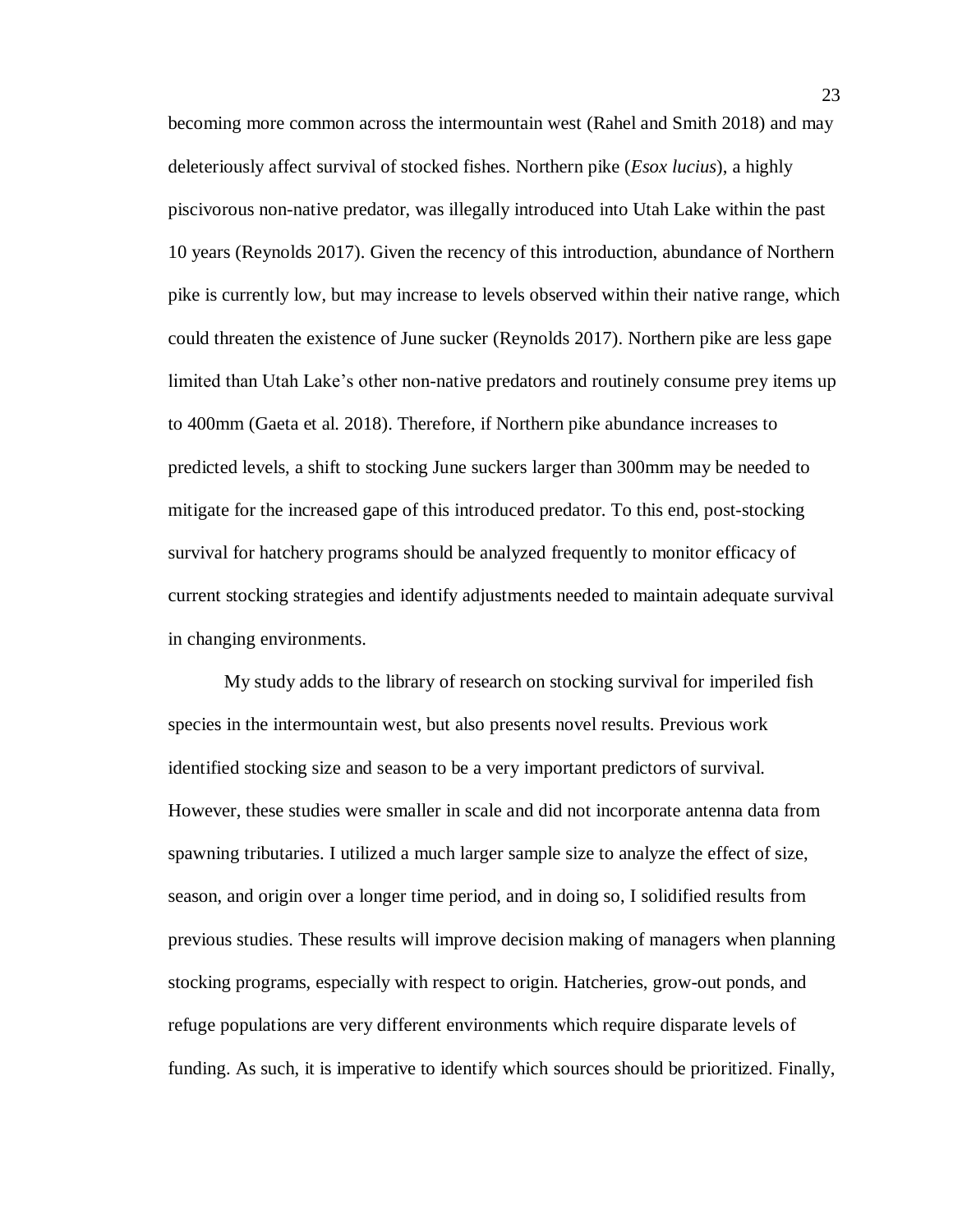cost and benefit analysis also added a novel aspect to my study. Survival analyses alone, while useful, do not directly address the issue of limited funding for native species recovery programs. Investment in conservation for non-game fishes is often reduced compared to more economically important game species (Mangun and Shaw 1984). Therefore, native species recovery programs are constrained financially and need to make the most of limited resources. The cost-benefit analysis presented herein identifies stocking strategies that result in the greatest return for a given cost.

While my survival analysis identified variables that can be adjusted to increase survival of stocked June suckers, there are still important data gaps that need to be addressed. For example, I was unable to fully analyze survival of cohorts from grow-out ponds because no fish were stocked from this source in spring. It appears that spring stocking events produce the highest survival, as has been found in Razorback suckers (Zelasko et al. 2010). However, without spring cohorts from grow out ponds, the effect of season is confounded with origin. Fortunately, June suckers from grow out ponds were stocked in spring 2020. These fish will not reach maturity until 2022 and were therefore not included in my analysis; however, future survival analysis of this cohort will address the confounding effect of origin and season.

In addition to size, season, and origin, other biotic and abiotic variables may have an effect on post-stocking survival. Availability of predator refugia in Utah Lake is driven by lake level (Landom and Walsworth 2021). As lake level recedes, shoreline vegetation is exposed, desiccating habitat which newly-stocked fish may use to avoid predation. The effect of lake level may be captured by season, as spring is associated with higher water. However, Utah Lake can fluctuate as much as 7 feet of elevation between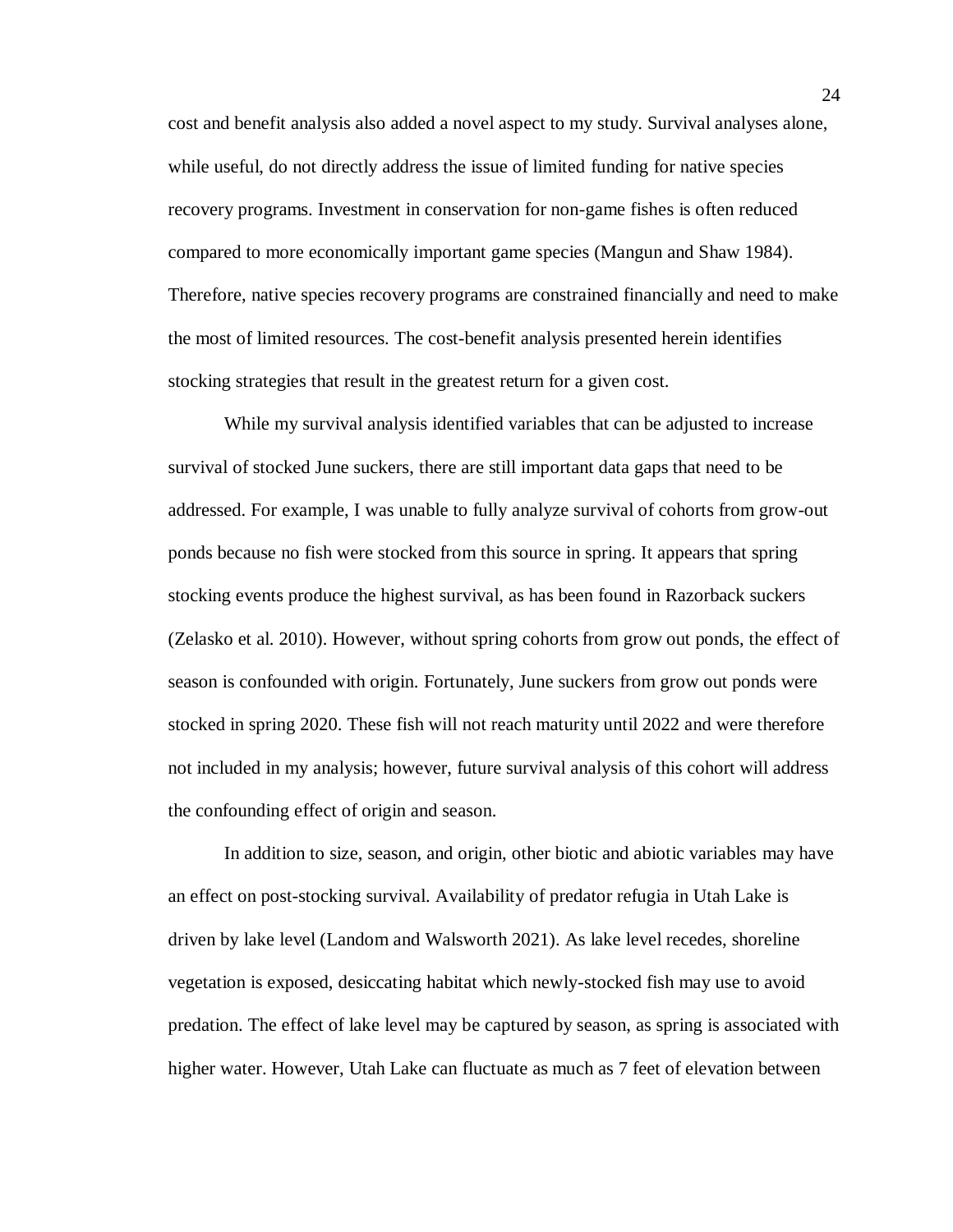years, and these substantial environmental changes should be investigated in subsequent modeling.

My results indicate stocking larger fish can improve post-stocking survival, and more specifically, that stocking hatchery-origin June suckers at 300mm is the most costeffective method for producing spawning adults. By identifying cost-effective stocking methods, my research will guide optimization of stocking programs, which in turn will augment adult abundance and reduce extinction risk for native fishes on a regional level. Many North American endemic fishes are in imminent danger of local extirpation or extinction (Burkhead 2012), but strategic supplementation from alternative sources can improve long-term viability of threatened species. Additionally, as the goal of recovery programs is not only to increase adult abundance through supplementation, but to restore natural life cycles of native species, I identify potential impediments to natural reproduction, such as size-selective predation from non-native fishes and avian predators.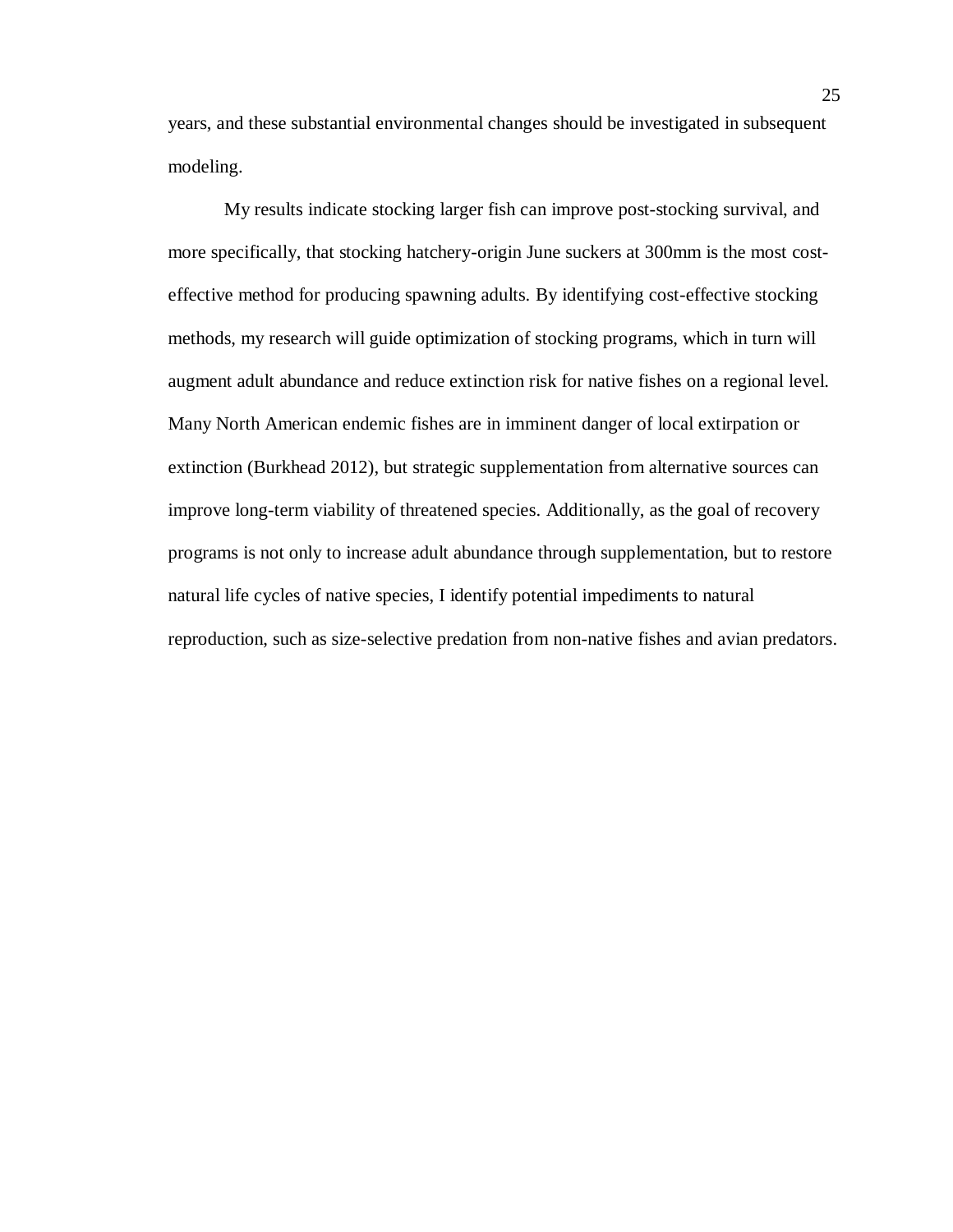#### **REFERENCES**

- Akaike, H. 1973. Information theory and an extension of the maximum likelihood principle. Pages 267–281 in B. N. Petran and F. Csaki, editors. International symposium on information theory, 2nd edition. Akade´miai Kiadi, Budapest, Hungary.
- Anderson, D.R. and Burnham, K.P., 2002. Avoiding pitfalls when using informationtheoretic methods. *The Journal of wildlife management*, pp.912-918.
- Andersen, M.E., Keleher, C.J., Rasmussen, J.E., Hansen, E.S., Thompson, P.D., Speas, D.W., Routledge, M.D. and Hedrick, T.N., 2007. Status of June sucker in Utah Lake and refuges. In *American Fisheries Society Symposium* (Vol. 53, pp. 39-58).
- Billman, E.J., Rasmussen, J.E. and Watson, J., 2011. Evaluation of release strategies for captive-reared June sucker based on poststocking survival. *Western North American Naturalist*, *71*(4), pp.481-489.
- Burkhead, N.M., 2012. Extinction rates in North American freshwater fishes, 1900– 2010. *BioScience*, *62*(9), pp.798-808.
- Clark, J.H., Viavant, T., Skaugstad, C. and McKinley, T., 1991. *Growth, Survival and Costs of Rearing Game Fish in Floating Net-pens at Harding Lake, Alaska, 1990*. Alaska Department of Fish and Game, Division of Sport Fish.
- Cormack, R.M., 1979. Models for capture-recapture. *Sampling biological populations*, *5*, pp.217-255.
- Cowx, I.G., 1999. An appraisal of stocking strategies in the light of developing country constraints. *Fisheries Management and Ecology*, *6*(1), pp.21-34.
- Diana, M.J. and Wahl, D.H., 2009. Growth and survival of four sizes of stocked largemouth bass. *North American Journal of Fisheries Management*, *29*(6), pp.1653- 1663.
- Dudgeon, D., Arthington, A.H., Gessner, M.O., Kawabata, Z.I., Knowler, D.J., Lévêque, C., Naiman, R.J., Prieur-Richard, A.H., Soto, D., Stiassny, M.L. and Sullivan, C.A., 2006. Freshwater biodiversity: importance, threats, status and conservation challenges. *Biological reviews*, *81*(2), pp.163-182.
- Eggold, B.T. and Horns, W.H., 2001. A comparison of two methods of rearing and stocking coho salmon in Wisconsin's waters of Lake Michigan. *North American Journal of Fisheries Management*, *21*(1), pp.147-155.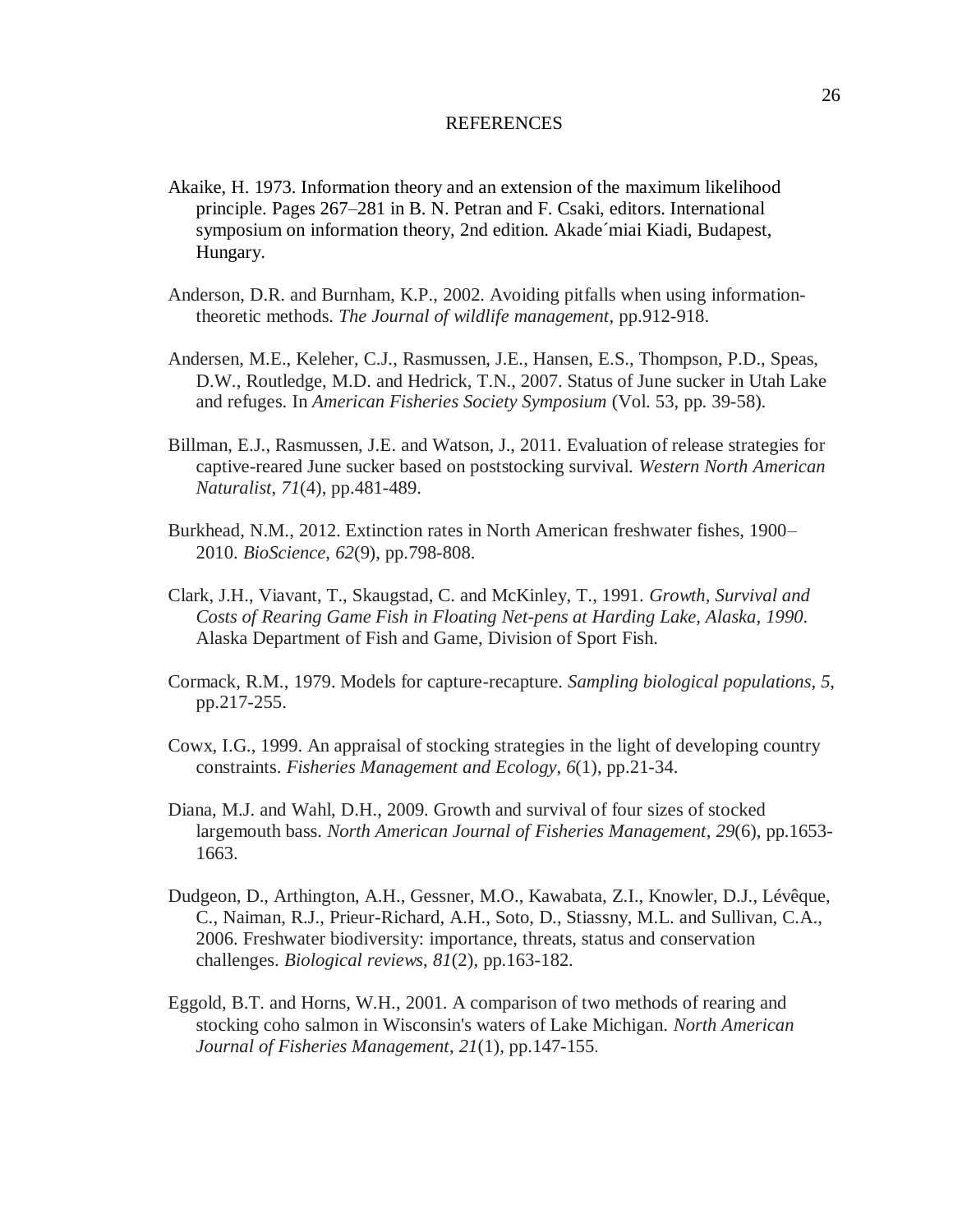- Ehlo, C.A., Goldsmith, W.J., Kesner, B.R. and Marsh, P.C., 2019. Size-specific fate and survival of June Sucker Chasmistes liorus mictus in Utah Lake, Utah. *Western North American Naturalist*, *79*(1), pp.110-123.
- Franssen, N.R., Durst, S.L., Gilbert, E.I., Knight, W.K. and Ulibarri, M., 2021. Flow Conditioning of Hatchery‐Reared Razorback Sucker Increases Apparent Survival in the Wild. *North American Journal of Fisheries Management*, *41*(2), pp.545-555.
- Gaeta, J.W., Ahrenstorff, T.D., Diana, J.S., Fetzer, W.W., Jones, T.S., Lawson, Z.J., McInerny, M.C., Santucci Jr, V.J. and Vander Zanden, M.J., 2018. Go big or ... don't? A field-based diet evaluation of freshwater piscivore and prey fish size relationships. *PloS one*, *13*(3), p.e0194092.
- Hartman, K.J., 1998. Diets of white bass in the Ohio waters of Lake Erie during June– October 1988. *Transactions of the American Fisheries Society*, *127*(2), pp.323-328.
- Heckmann, R.A., Thompson, C.W. and White, D.A., 1981. Fishes of Utah Lake. *Great Basin Naturalist Memoirs*, pp.107-127.
- Hedden, S.C., Gido, K.B., Hedden, C.K., Pennock, C.A., Duran, B.R., Hines, B.A., Gilbert, E.I., McKinstry, M.C., Durst, S.L. and Franssen, N.R., 2021. Quantifying consumption of native fishes by nonnative Channel Catfish in a desert river. *North American Journal of Fisheries Management*, *41*, pp.S82-S94.
- Hunt, T.L., Scarborough, H., Giri, K., Douglas, J.W. and Jones, P., 2017. Assessing the cost-effectiveness of a fish stocking program in a culture-based recreational fishery. *Fisheries research*, *186*, pp.468-477.
- Hunt, T.L. and Jones, P., 2018. Informing the great fish stocking debate: An Australian case study. *Reviews in Fisheries Science & Aquaculture*, *26*(3), pp.275-308.
- Hutson, A.M., Toya, L.A. and Tave, D., 2012. Production of the endangered Rio Grande silvery minnow, Hybognathus amarus, in the conservation rearing facility at the Los Lunas Silvery Minnow Refugium. *Journal of the World Aquaculture Society*, *43*(1), pp.84-90.
- Johnson, D.M., Behnke, R.J., Harpman, D.A. and Walsh, R.G., 1995. Economic benefits and costs of stocking catchable rainbow trout: a synthesis of economic analysis in Colorado. *North American Journal of Fisheries Management*, *15*(1), pp.26-32.
- Jolly, G.M., 1965. Explicit estimates from capture-recapture data with both death and immigration-stochastic model. *Biometrika*, *52*(1/2), pp.225-247.
- Keleher, C.J., Lentsch, L.D. and Thompson, C.W., 1998. *Evaluation of flow requirements for June sucker (Chasmistes liorus) in the Provo River: an empirical approach*. Utah Division of Wildlife Resources.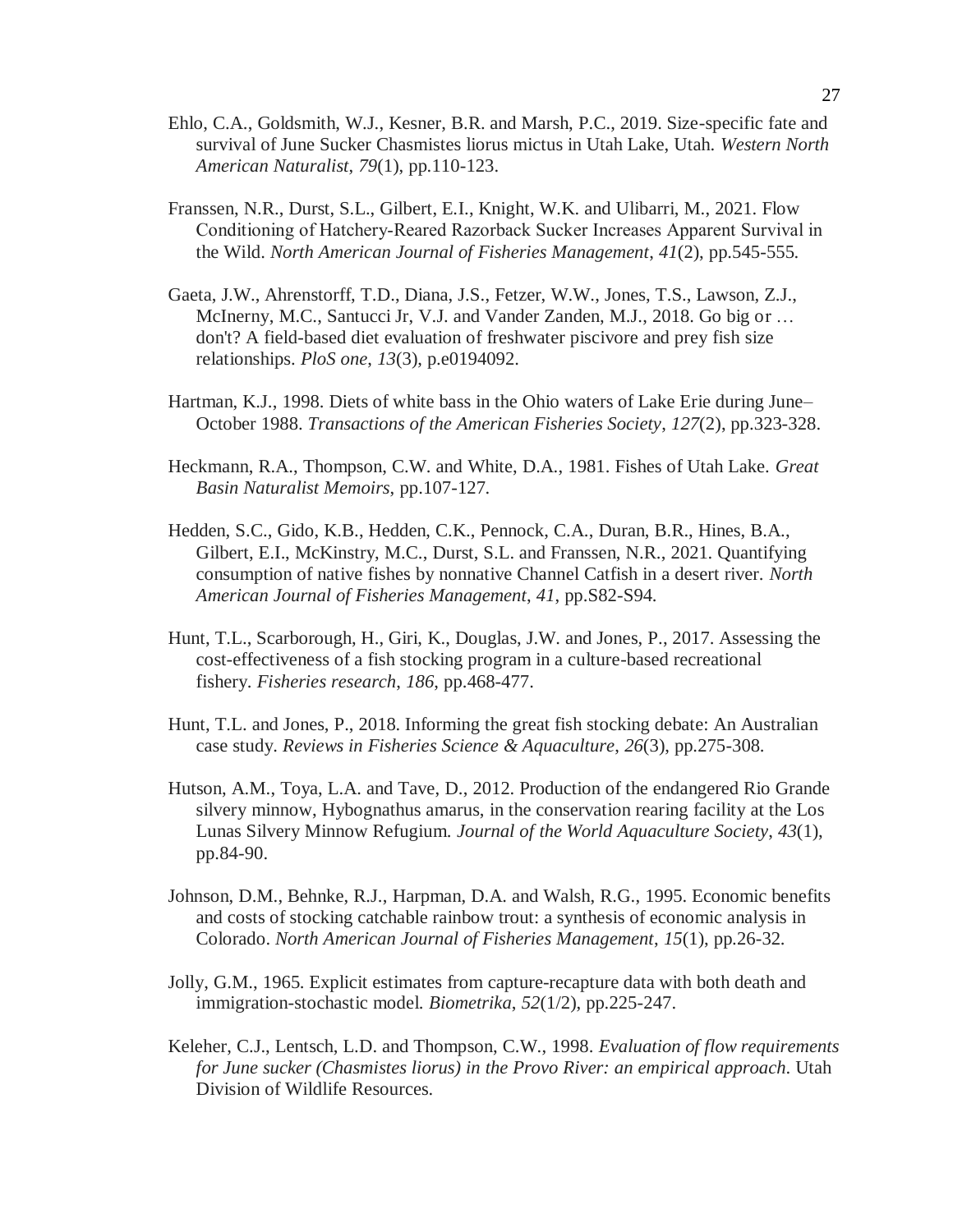- King, L.R., 2019. *The Response of Utah Lake's Plant and Algal Community Structure to Cultural Eutrophication* (Doctoral dissertation, Utah State University).
- Landom, K, & Walsworth, T.E. 2021. Utah Lake Ecosystem Monitoring to support June Sucker Conservation Efforts. *Annual report submitted to the June Sucker Recovery Implementation Program*.
- Lorenzen, K., 2000. Allometry of natural mortality as a basis for assessing optimal release size in fish-stocking programmes. *Canadian Journal of Fisheries and Aquatic Sciences*, *57*(12), pp.2374-2381.
- Mangun, W.R. and Shaw, W.W., 1984. Alternative mechanisms for funding nongame wildlife conservation. *Public Administration Review*, pp.407-413.
- Marsh, P.C., Dowling, T.E., Kesner, B.R., Turner, T.F. and Minckley, W.L., 2015. Conservation to stem imminent extinction: the fight to save Razorback Sucker Xyrauchen texanus in Lake Mohave and its implications for species recovery. *Copeia*, *103*(1), pp.141-156.
- Marsh, P.C. and Douglas, M.E., 1997. Predation by introduced fishes on endangered humpback chub and other native species in the Little Colorado River, Arizona. *Transactions of the American Fisheries Society*, *126*(2), pp.343-346.
- May, M., Landom, K.L., Walsworth, T.E. 2021. Comparing diet composition of June sucker from refuge and naturalize populations. *Annual report submitted to the June Sucker Recovery Implementation Program*.
- McKeown, P.E., Forney, J.L. and Mooradian, S.R., 1999. Effects of stocking size and rearing method on muskellunge survival in Chautauqua Lake, New York. *North American Journal of Fisheries Management*, *19*(1), pp.249-257.
- Modde, T. and Muirhead, N., 1994. Spawning chronology and larval emergence of June sucker (Chasmistes liorus). *The Great basin Naturalist*, pp.366-370.
- Mohsin, A.B.M., Islam, M.N., Hossain, M.A. and Galib, S.M., 2012. Cost-benefit analyses of carp polyculture in ponds: a survey study in Rajshahi and Natore districts of Bangladesh. *Bangladesh Journal of Environmental Science*, *23*, pp.103-107.
- Montaña, C. G., Layman, C. A., & Winemiller, K. O. (2011). Gape size influences seasonal patterns of piscivore diets in three Neotropical rivers. *Neotropical Ichthyology*, *9*(3), 647-655.
- Nesler, T.P., Christopherson, K., Hudson, J.M., McAda, C.W., Pfeifer, F. and Czapla, T.E., 2003. An integrated stocking plan for razorback sucker, bonytail, and Colorado pikeminnow for the Upper Colorado River Endangered Fish Recovery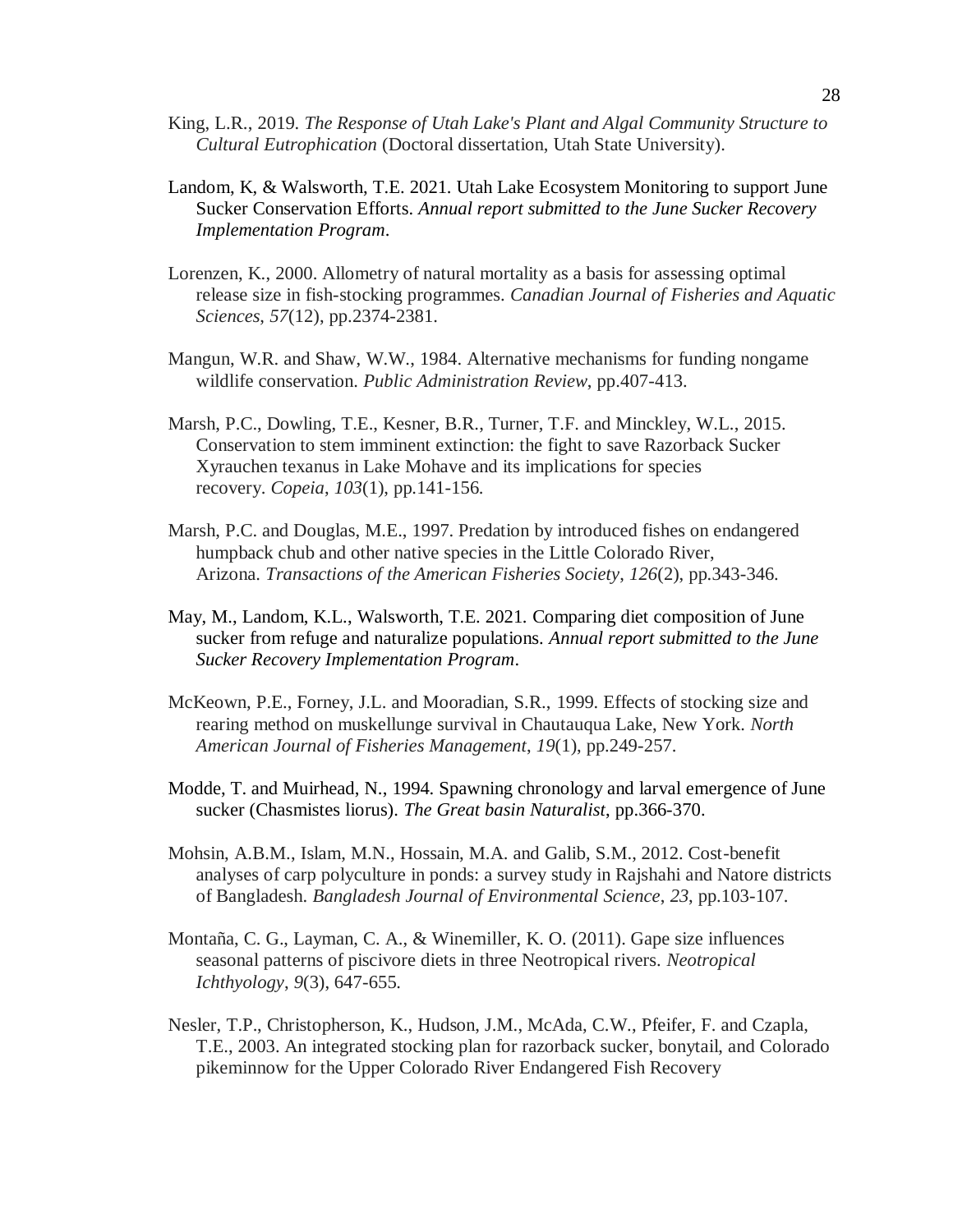Program. *Upper Colorado Endangered Fish Recovery Program, Addendum to State Stocking Plans, Denver, Colorado*.

- Nichols, J.D., Hines, J.E. and Blums, P., 1997. Tests for senescent decline in annual survival probabilities of common pochards, Aythya ferina. *Ecology*, *78*(4), pp.1009- 1018.
- Nickum, J.G. and Stickney, R.R., 1986. Walleye. *Culture of nonsalmonid freshwater fishes.* CRC Press, Boca Raton, Florida, pp.115-126.
- Rahel, F.J. and Smith, M.A., 2018. Pathways of unauthorized fish introductions and types of management responses. *Hydrobiologia*, *817*(1), pp.41-56.
- Rasmussen, J.E., Belk, M.C. and Peck, S.L., 2009. Endangered species augmentation: a case study of alternative rearing methods. *Endangered Species Research*, *8*(3), pp.225-232.
- R Core Team 2013. R: A language and environment for statistical computing. R Foundation for Statistical Computing, Vienna, Austria. ISBN 3-900051-07-0, URL http://www.R-project.org/.
- Reid, A.J., Carlson, A.K., Creed, I.F., Eliason, E.J., Gell, P.A., Johnson, P.T., Kidd, K.A., MacCormack, T.J., Olden, J.D., Ormerod, S.J. and Smol, J.P., 2019. Emerging threats and persistent conservation challenges for freshwater biodiversity. *Biological Reviews*, *94*(3), pp.849-873.
- Reynolds, J., 2017. Predicting the impact of a northern pike (Esox lucius) invasion on endangered June sucker (Chasmistes liorus) and sport fishes in Utah Lake, UT.
- Richards, C., Kutka, F.J., McDonald, M.E., Merrick, G.W. and Devore, P.W., 1996. Life history and temperature effects on catch of northern orconectid crayfish. *Hydrobiologia*, *319*(2), pp.111-118.
- Rutledge, W., Rimmer, M., Russell, J., Garrett, R. and Barlow, C., 1990. Cost benefit of hatchery‐reared barramundi, Lates calcarifer (Bloch), in Queensland. *Aquaculture Research*, *21*(4), pp.443-448.
- Schooley, J.D. and Marsh, P.C., 2007. Stocking of endangered razorback suckers in the lower Colorado River basin over three decades: 1974–2004. *North American Journal of Fisheries Management*, *27*(1), pp.43-51.
- Seber, G. A. (1965). A note on the multiple-recapture census. *Biometrika*, *52*(1/2), 249- 259.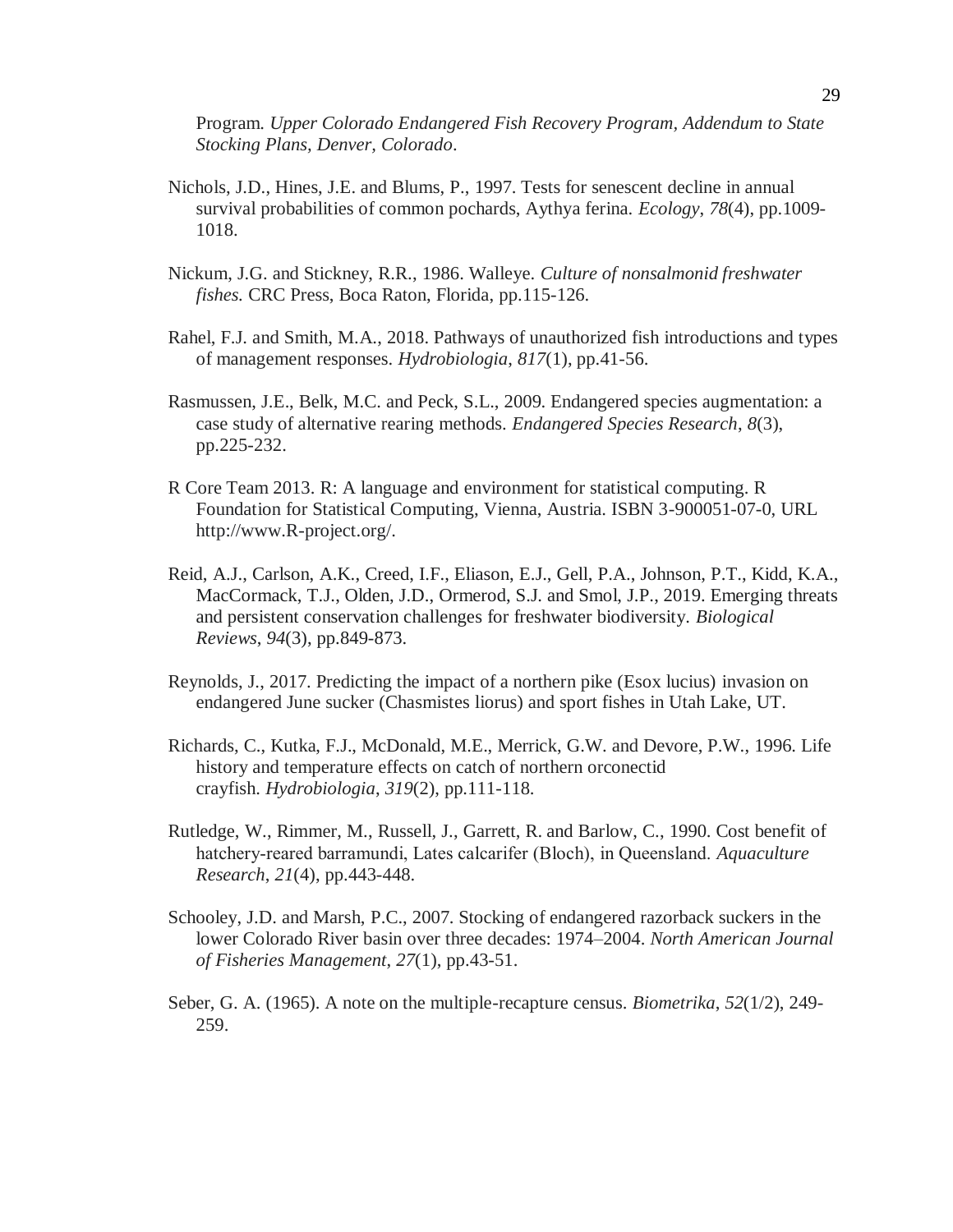- Steffensen, K.D., Powell, L.A. and Koch, J.D., 2010. Assessment of hatchery-reared pallid sturgeon survival in the lower Missouri River. *North American Journal of Fisheries Management*, *30*(3), pp.671-678.
- Tyus, H.M. and Saunders III, J.F., 2000. Nonnative fish control and endangered fish recovery: lessons from the Colorado River. *Fisheries*, *25*(9), pp.17-24.
- US Fish and Wildlife Service. 1986. Endangered and threatened species listing and recovery priority guidelines. Federal Register 48: 16756-167759.
- Walters, C.J., 1986. *Adaptive management of renewable resources*. Macmillan Publishers Ltd.
- Walsworth, T.E., Landom, K. and Gaeta, J.W., 2020. Compensatory recruitment, dynamic habitat, and selective gear present challenges to large‐scale invasive species control. *Ecosphere*, *11*(6), p.e03158.
- Ward, D.L. and Hilwig, K.D., 2004. Effects of holding environment and exercise conditioning on swimming performance of southwestern native fishes. *North American Journal of Fisheries Management*, *24*(3), pp.1083-1087.
- Welker, T.L. and Scarnecchia, D.L., 2003. Differences in species composition and feeding ecology of catostomid fishes in two distinct segments of the Missouri River, North Dakota, USA. *Environmental biology of fishes*, *68*(2), pp.129-141.
- White, G.C. and Cooch, E., 2001. Program Mark. *Mark and Recapture Survival Rate Estimation. Version*, *5*.
- Wolff, B.A., Johnson, B.M. and Landress, C.M., 2013. Classification of hatchery and wild fish using natural geochemical signatures in otoliths, fin rays, and scales of an endangered catostomid. *Canadian Journal of Fisheries and Aquatic Sciences*, *70*(12), pp.1775-1784.
- Zelasko, K.A., Bestgen, K.R. and White, G.C., 2010. Survival rates and movement of hatchery-reared razorback suckers in the Upper Colorado River Basin, Utah and Colorado. *Transactions of the American Fisheries Society*, *139*(5), pp.1478-1499.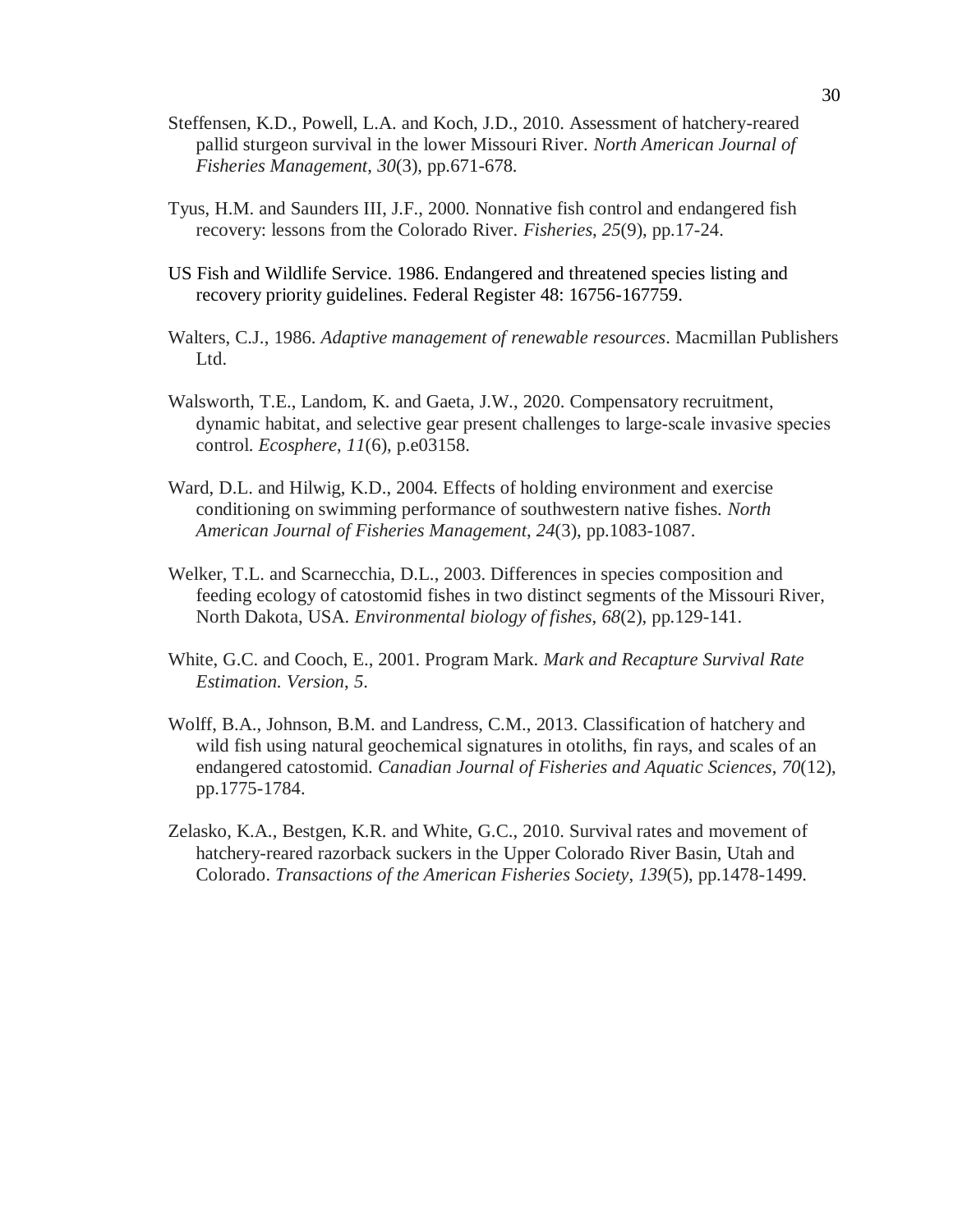APPENDIX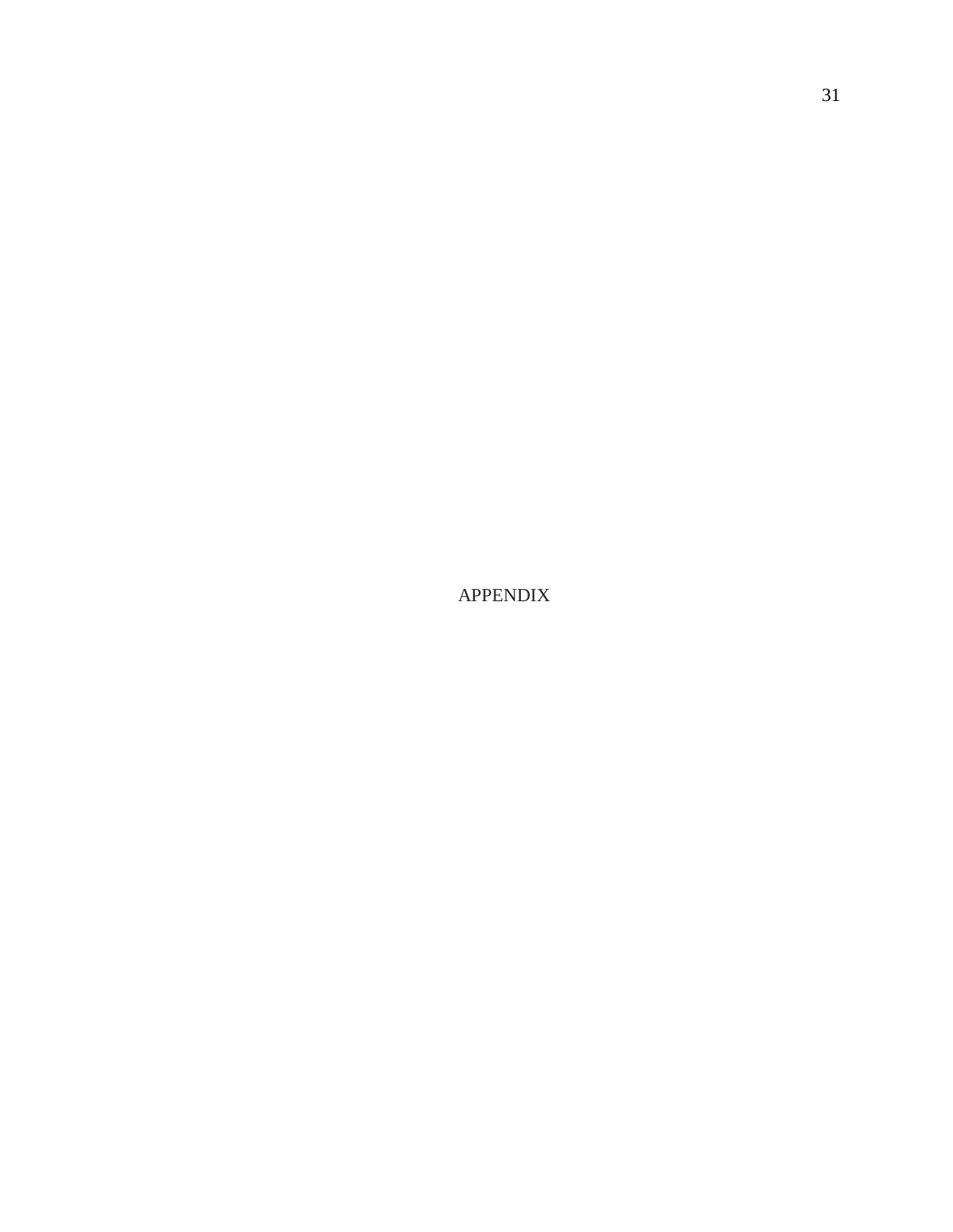|                                                                                                              |            |                  | $\triangle$ AIC |          |
|--------------------------------------------------------------------------------------------------------------|------------|------------------|-----------------|----------|
| Model                                                                                                        | Parameters | $AIC_c$          | $\rm c$         | Deviance |
| $\{\phi$ (Origin x Size+Origin x Season+t x Size+t x                                                         |            | 13416.           |                 |          |
| Season+t x Origin) $p(t \times Size)$ }                                                                      | 62         | 5                | $0.0\,$         | 13292.1  |
| $\{\phi$ (Origin x Season+t x Size+t x Origin+t x Season)                                                    |            | 13440.           |                 |          |
| $p(t \times Size)$ }                                                                                         | 60         | $\overline{4}$   | 23.9            | 13320.0  |
|                                                                                                              |            |                  |                 |          |
| $\{\phi$ (Origin x Size +t x Size+t x Origin+t x Season)                                                     |            | 13519.           |                 |          |
| $p(t \times Size)$ }                                                                                         | 58         | $\,8\,$          | 103.3           | 13403.5  |
|                                                                                                              |            | 13542.           |                 |          |
| $\{\phi(t \times \text{Size} + t \times \text{Original} + t \times \text{Season}) p(t \times \text{Size})\}$ | 56         | $\,8\,$          | 126.2           | 13430.5  |
| $\{\phi(\text{Size } x \text{ Season} + t \text{ x Size} + t \text{ x Origin} + t \text{ x Season})\}$       |            | 13545.           |                 |          |
| $p(t \times Size)$ }                                                                                         | 58         | $\overline{2}$   | 128.7           | 13428.8  |
| $\{\phi$ (Origin x Size+t x Size+t x Origin+t x Season) $p(t)$                                               |            | 13688.           |                 |          |
| $x$ Size) }                                                                                                  | 46         | 9                | 272.3           | 13596.7  |
|                                                                                                              |            | 13740.           |                 |          |
| $\{\phi(t \times \text{Size} + t \times \text{Original} + t \times \text{Season}) p(t+\text{Size})\}$        | 35         | $\boldsymbol{0}$ | 323.4           | 13669.8  |
| $\{\phi$ (Origin x Size+t x Size+t x Origin+t x Season)                                                      |            | 13767.           |                 |          |
| $p(t+Size)$ }                                                                                                | 52         | 4                | 350.9           | 13663.1  |
|                                                                                                              |            | 13770.           |                 |          |
| $\{\phi(t \times \text{Size} + t \times \text{Original} + t \times \text{ season})\}$                        | 50         | 1                | 353.6           | 13669.8  |
|                                                                                                              |            | 13789.           |                 |          |
| $\{\phi(t \times \text{Size} + \text{Original} + t \times \text{ season}) p(t+\text{Size})\}$                | 32         | $\overline{2}$   | 372.7           | 13725.1  |
|                                                                                                              |            |                  |                 |          |
| $\{\phi$ (Origin x Size+t x Size+t x Origin+Season)                                                          |            | 13891.           |                 |          |
| $p(t+Size)$ }                                                                                                | 40         | $\boldsymbol{0}$ | 474.5           | 13810.8  |
|                                                                                                              |            | 13927.           |                 |          |
| $\{\phi(t \times \text{Size} + t \times \text{Original} + \text{Season}) p(t + \text{Size})\}$               | 50         | 7                | 511.2           | 13827.5  |
|                                                                                                              |            | 13933.           |                 |          |
| $\{\phi$ (Origin x Size+t x Size+Season) $p(t+Size)$ }                                                       | 28         | 6                | 517.1           | 13877.5  |
| $\{\phi$ (Origin x Size+Origin x Season+t x Size+t x                                                         |            | 13948.           |                 |          |
| Season+t x Origin) $p(t)$ }                                                                                  | 55         | 3                | 531.8           | 13838.0  |
|                                                                                                              |            | 13948.           |                 |          |
| $\{\phi(t)$ *Size+Origin+Season) $p(t)$ +Size)}                                                              | 26         | 3                | 531.8           | 13912.1  |
|                                                                                                              |            | 14019.           |                 |          |
| $\{\phi(t+Size + \text{Season} + \text{Origin})\ p(t+Size)\}\$                                               | 20         | $\mathfrak{2}$   | 602.7           | 13979.2  |
|                                                                                                              |            | 14470.           |                 |          |
| $\{\phi(t^*\text{Size}+\text{Original}+\text{Season})\,p(t)\}\$                                              | 24         | 7                | 1054.1          | 14422.6  |
|                                                                                                              |            | 14504.           |                 |          |
| $\{\phi(t^*\text{Size}+\text{Origin}) p(t)\}\$                                                               | 22         | 1                | 1087.6          | 14460.1  |
|                                                                                                              |            | 14668.           |                 |          |
| $\{\phi(t+\text{Size}+\text{Season}) p(t)\}\$                                                                | 16         | 9                | 1252.4          | 14636.9  |
|                                                                                                              |            | 14674.           |                 |          |
| $\{\phi(t+\text{Size}+\text{Original}+\text{Season})\,p(t)\}\$                                               | 18         | 2                | 1257.6          | 14638.1  |
|                                                                                                              |            | 14686.           |                 |          |
| $\{\phi(t+size) p(t+size)]\}$                                                                                | 13         | 1                | 1269.6          | 14660.1  |
|                                                                                                              |            | 15065.           |                 |          |
| $\{\phi(t^*\text{Size})\,p(t)\}\$                                                                            | 20         | $\overline{4}$   | 1648.9          | 15025.3  |
|                                                                                                              |            | 15121.           |                 |          |
| $\{\phi(t^*\text{Origin})\,p(t)\}\$                                                                          | 28         | $\overline{4}$   | 1704.9          | 15065.3  |
|                                                                                                              |            | 15229.           |                 |          |
| $\{\phi(t+Size) p(t)\}\$                                                                                     | 15         | 7                | 1813.1          | 15199.6  |

T**able A.1.** Full model set for estimation of survival (*ϕ*) and detections probability (*p*) of June suckers stocked into Utah Lake, UT from 2013-2019.